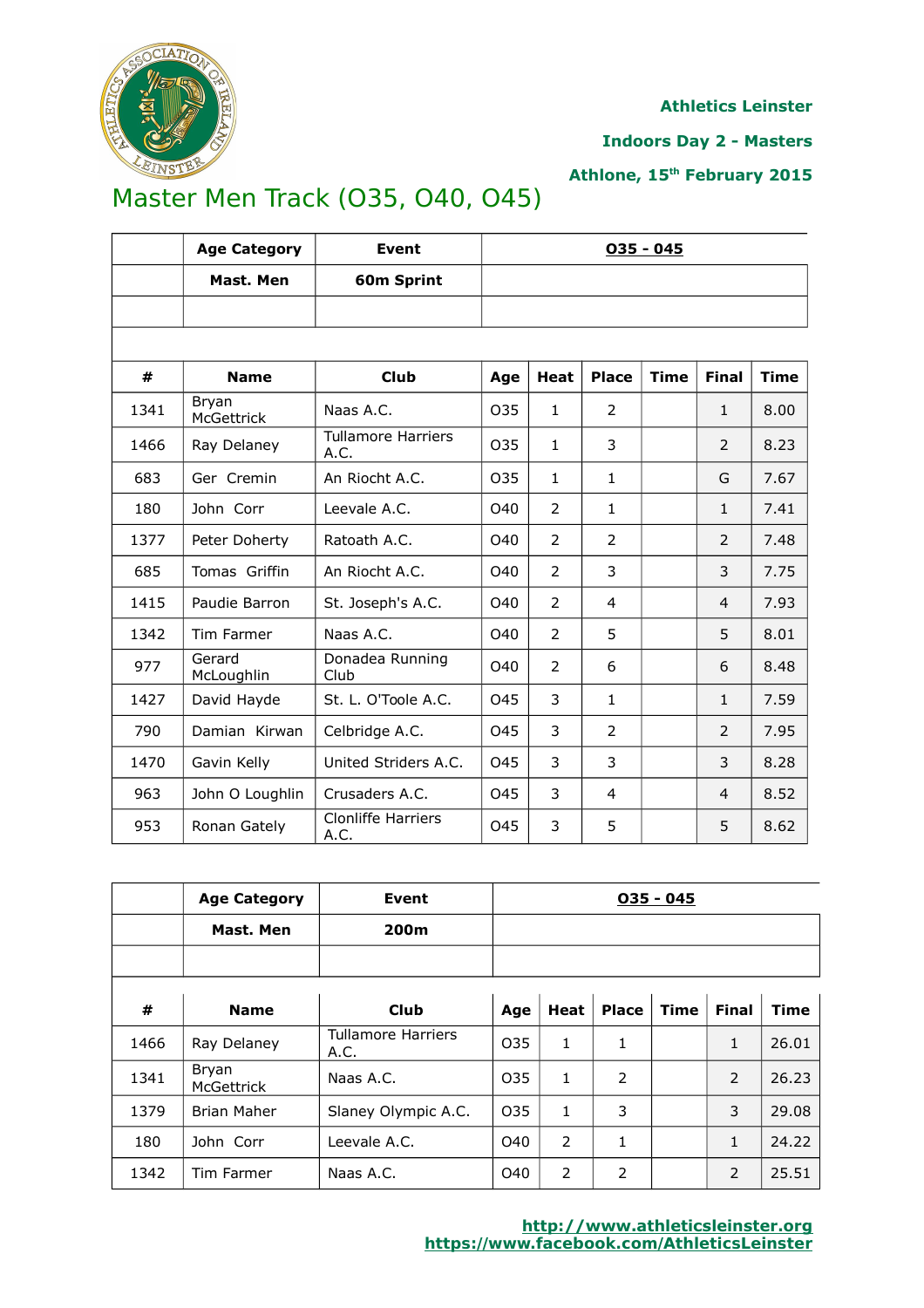

#### **Indoors Day 2 - Masters**

| EINSTE<br>Athlone, 15th February<br>2015 |                      |                             |     |                |   |  |                |       |
|------------------------------------------|----------------------|-----------------------------|-----|----------------|---|--|----------------|-------|
| 1448                                     | Sean Murray          | Tallaght A.C.               | O40 | 2              | 3 |  | 3              | 25.52 |
| 984                                      | Karl Carton          | Drogheda & District<br>A.C. | O40 | 2              | 4 |  | 4              | 27.00 |
| 1415                                     | Paudie Barron        | St. Joseph's A.C.           | O40 | $\overline{2}$ | 5 |  | 5              | 27.04 |
| 977                                      | Gerard<br>McLoughlin | Donadea Running<br>Club     | O40 | $\overline{2}$ | 6 |  | 6              | 27.36 |
| 1427                                     | David Hayde          | St. L. O'Toole A.C.         | 045 | 3              | 1 |  | 1              | 24.08 |
| 1238                                     | Brendan Dunne        | Dunshaughlin A.C.           | 045 | 3              | 2 |  | $\overline{2}$ | 25.92 |
| 1470                                     | Gavin Kelly          | United Striders A.C.        | 045 | 3              | 3 |  | 3              | 27.08 |
| 1343                                     | Cormac<br>O'Donovan  | Naas A.C.                   | 045 | 3              | 4 |  | 4              | 28.04 |
| 963                                      | John O Loughlin      | Crusaders A.C.              | 045 | 3              | 5 |  | 5              | 28.17 |
| 1380                                     | John O'Connor        | Slaney Olympic A.C.         | 045 | 3              | 6 |  | 6              | 30.76 |

|      | <b>Age Category</b>  | <b>Event</b>                 | $035 - 045$ |                |              |             |                |             |
|------|----------------------|------------------------------|-------------|----------------|--------------|-------------|----------------|-------------|
|      | Mast. Men            | 400m                         |             |                |              |             |                |             |
|      |                      |                              |             |                |              |             |                |             |
| #    | <b>Name</b>          | <b>Club</b>                  | Age         | <b>Heat</b>    | <b>Place</b> | <b>Time</b> | <b>Final</b>   | <b>Time</b> |
| 1379 | <b>Brian Maher</b>   | Slaney Olympic A.C.          | 035         | $\mathbf{1}$   | 5            |             | 1              | 1.02.49     |
| 1448 | Sean Murray          | Tallaght A.C.                | O40         | $\mathbf{1}$   | $\mathbf{1}$ |             | $\mathbf{1}$   | 56.60       |
| 984  | Karl Carton          | Drogheda & District A.C.     | O40         | $\mathbf{1}$   | 2            |             | 2              | 58.57       |
| 982  | Hugh O'Reilly        | Drogheda & District A.C.     | O40         | $\mathbf{1}$   | 3            |             | 3              | 58.67       |
| 174  | John Manners         | Dundrum South Dublin<br>A.C. | O40         | $\mathbf{1}$   | 4            |             | $\overline{4}$ | 1.00.21     |
| 977  | Gerard<br>McLoughlin | Donadea Running Club         | O40         | $\mathbf{1}$   | <b>DNF</b>   |             | <b>DNF</b>     | <b>DNF</b>  |
| 182  | Paul Francis         | Crusaders A.C.               | 045         | 2              | $\mathbf{1}$ |             | 1              | 59.03       |
| 1470 | Gavin Kelly          | United Striders A.C.         | O45         | $\overline{2}$ | 2            |             | 2              | 59.54       |
| 1343 | Cormac<br>O'Donovan  | Naas A.C.                    | 045         | $\overline{2}$ | 3            |             | 3              | 1.01.82     |
| 1380 | John O'Connor        | Slaney Olympic A.C.          | O45         | $\overline{2}$ | 4            |             | $\overline{4}$ | 1.03.32     |
| 963  | John O Loughlin      | Crusaders A.C.               | 045         | $\overline{2}$ | <b>DNF</b>   |             | <b>DNF</b>     | <b>DNF</b>  |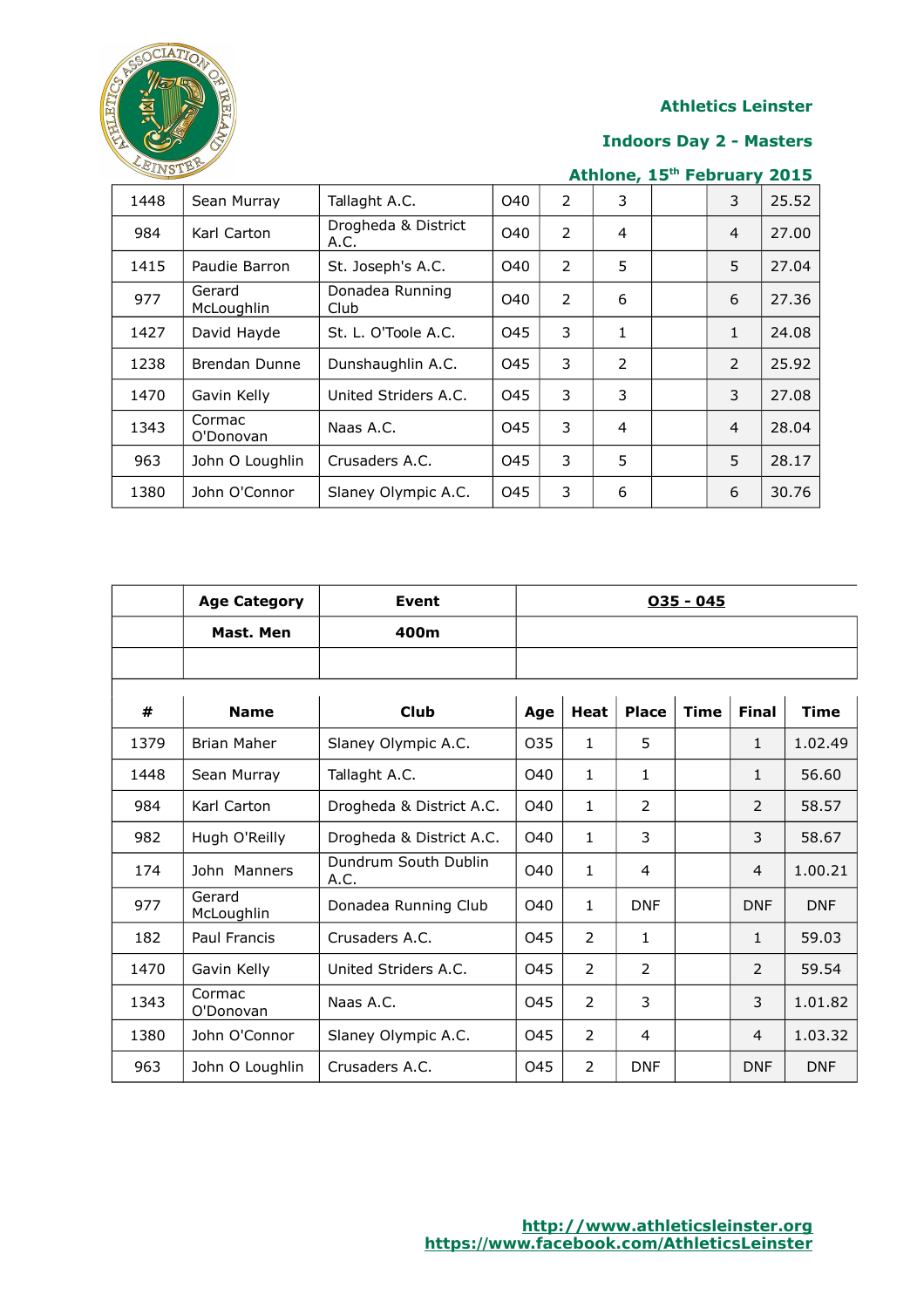

#### **Indoors Day 2 - Masters**

|      | <b>Age Category</b> | Event          | $035 - 045$ |      |              |             |              |             |  |
|------|---------------------|----------------|-------------|------|--------------|-------------|--------------|-------------|--|
|      | Mast. Men           | 60m Hurdles    |             |      |              |             |              |             |  |
|      |                     |                |             |      |              |             |              |             |  |
|      |                     |                |             |      |              |             |              |             |  |
| #    | <b>Name</b>         | Club           | Age         | Heat | <b>Place</b> | <b>Time</b> | <b>Final</b> | <b>Time</b> |  |
| 1289 | Trevor<br>McGlynn   | Lifford A.C.   | O35         |      |              |             | 1            | 10.09       |  |
| 1279 | Kevin Roche         | Le Cheile A.C. | O35         |      |              |             | 2            | 10.90       |  |
| 683  | Ger Cremin          | An Riocht A.C. | O35         |      |              |             | G            | 9.11        |  |

|      | <b>Age Category</b> | <b>Event</b>                |     |                |                |             |   |                |             |
|------|---------------------|-----------------------------|-----|----------------|----------------|-------------|---|----------------|-------------|
|      | Mast. Men           | 800m                        |     |                |                | $035 - 045$ |   |                |             |
|      | CBP:                | #N/A                        |     |                |                |             |   |                |             |
|      |                     |                             |     |                |                |             |   |                |             |
| #    | <b>Name</b>         | <b>Club</b>                 | Age | <b>Heat</b>    | <b>Place</b>   | <b>Time</b> | Q | <b>Final</b>   | <b>Time</b> |
| 171  | Emmet Ó Briain      | Donore Harriers             | 035 | $\mathbf{1}$   | $\mathbf{1}$   |             |   | $\mathbf{1}$   | 2.05.08     |
| 1141 | Ciaran Reilly       | Liffey Valley A.C.          | 035 | $\mathbf{1}$   | $\overline{2}$ |             |   | $\overline{2}$ | 2.06.73     |
| 1148 | Kieran McGrath      | Drogheda & District<br>A.C. | 035 | $\mathbf{1}$   | 3              |             |   | 3              | 2.08.60     |
| 1291 | Gerry Byrne         | Lucan Harriers A.C.         | O35 | $\mathbf{1}$   | $\overline{4}$ |             |   | $\overline{4}$ | 2.10.86     |
| 1265 | Darragh Page        | Kilcoole A.C.               | 035 | $\mathbf{1}$   | 5              |             |   | 5              | 2.14.96     |
| 1469 | John McGrath        | United Striders A.C.        | O40 | $\overline{2}$ | $\overline{2}$ |             |   | $\mathbf{1}$   | 2.10.96     |
| 1367 | Dermot Kelly        | Portmarnock A.C.            | O40 | $\overline{2}$ | 3              |             |   | 2              | 2.11.74     |
| 983  | Ian O'Reilly        | Drogheda & District<br>A.C. | O40 | $\overline{2}$ | $\overline{4}$ |             |   | 3              | 2.11.95     |
| 1266 | Eoghan Mooney       | Kilcoole A.C.               | O40 | 2              | 8              |             |   | $\overline{4}$ | 2.24.94     |
| 1387 | Kevin McGlone       | Sligo A.C.                  | O45 | $\overline{2}$ | $\mathbf{1}$   |             |   | $\mathbf{1}$   | 2.10.16     |
| 986  | Robert Maher        | Drogheda & District<br>A.C. | 045 | $\overline{2}$ | 5              |             |   | 2              | 2.12.73     |
| 985  | Enda Collins        | Drogheda & District<br>A.C. | 045 | $\overline{2}$ | 6              |             |   | 3              | 2.14.56     |
| 1435 | John White          | St. Michael's AC            | O45 | $\overline{2}$ | $\overline{7}$ |             |   | $\overline{4}$ | 2.16.84     |
| 1383 | Pj Doyle            | Sli Cualann A.C.            | 045 | $\overline{2}$ | 9              |             |   | 5              | 2.54.48     |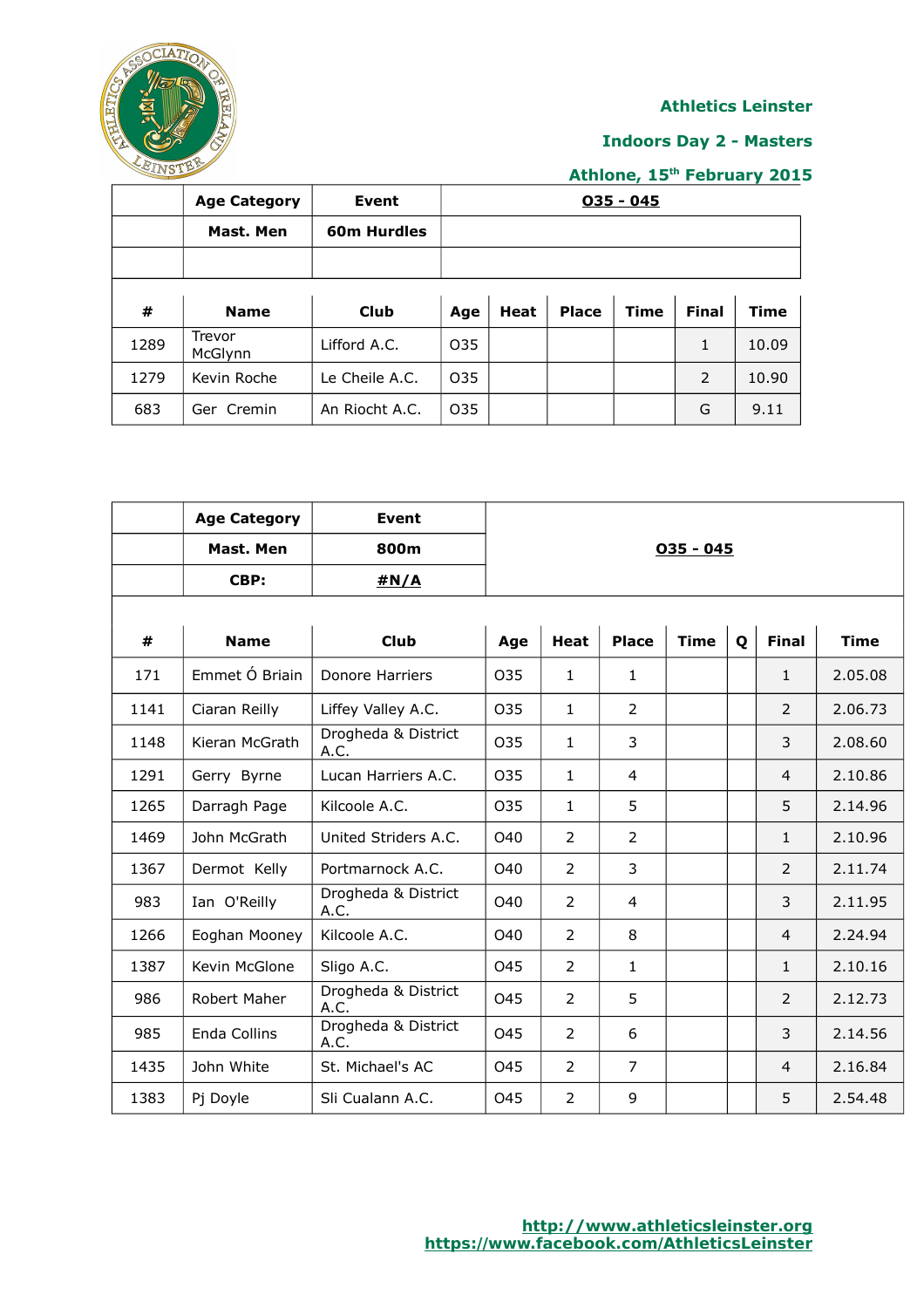

#### **Indoors Day 2 - Masters**

|      | <b>Age Category</b>  | <b>Event</b>                   |             |              |                |             |              |                |         |  |  |
|------|----------------------|--------------------------------|-------------|--------------|----------------|-------------|--------------|----------------|---------|--|--|
|      | Mast. Men            | 1500m                          | $035 - 045$ |              |                |             |              |                |         |  |  |
|      | CBP:                 | #N/A                           |             |              |                |             |              |                |         |  |  |
|      |                      |                                |             |              |                |             |              |                |         |  |  |
| #    | <b>Name</b>          | <b>Club</b>                    | Age         | Heat         | <b>Place</b>   | <b>Time</b> | $\mathbf{o}$ | <b>Final</b>   | Time    |  |  |
| 171  | Emmet Ó Briain       | Donore Harriers                | 035         | 1            | 1              |             |              | $\mathbf{1}$   | 4.19.95 |  |  |
| 1357 | David Keenan         | Newbridge A.C.                 | 035         | 1            | 3              |             |              | $\overline{2}$ | 4.22.93 |  |  |
| 1141 | Ciaran Reilly        | Liffey Valley A.C.             | 035         | 1            | 4              |             |              | 3              | 4.23.01 |  |  |
| 1293 | Stephen Gregg        | Lucan Harriers<br>A.C.         | 035         | 1            | 8              |             |              | $\overline{4}$ | 4.46.12 |  |  |
| 1265 | Darragh Page         | Kilcoole A.C.                  | 035         | $\mathbf{1}$ | 9              |             |              | 5              | 4.55.14 |  |  |
| 1376 | Hugh Kelly           | Ratoath A.C.                   | 035         | 1            | 10             |             |              | 6              | 5.00.03 |  |  |
| 1469 | John McGrath         | <b>United Striders</b><br>A.C. | O40         | 1            | 5              |             |              | $\mathbf{1}$   | 4.23.86 |  |  |
| 1367 | Dermot Kelly         | Portmarnock A.C.               | O40         | $\mathbf{1}$ | $\overline{7}$ |             |              | $\overline{2}$ | 4.42.31 |  |  |
| 183  | Cathal<br>McLaughlin | Derry City Track<br>Club       | 045         | 1            | 2              |             |              | $\mathbf{1}$   | 4.21.80 |  |  |
| 1383 | Pj Doyle             | Sli Cualann A.C.               | O45         | 1            | 11             |             |              | 3              | 5.45.26 |  |  |

|      | <b>Age Category</b><br>Mast. Men<br>CBP: | Event<br>3000m<br>#N/A      | $035 - 045$     |                |                |             |   |                |             |  |  |
|------|------------------------------------------|-----------------------------|-----------------|----------------|----------------|-------------|---|----------------|-------------|--|--|
| #    | <b>Name</b>                              | <b>Club</b>                 | Age             | <b>Heat</b>    | <b>Place</b>   | <b>Time</b> | Q | <b>Final</b>   | <b>Time</b> |  |  |
| 1433 | John Fenlon                              | St. Michael's AC            | 035             | $\mathbf{1}$   | 6              |             |   | $\mathbf{1}$   | 09.05.13    |  |  |
| 1357 | David Keenan                             | Newbridge A.C.              | O <sub>35</sub> | $\mathbf{1}$   | 9              |             |   | $\mathcal{P}$  | 09.11.24    |  |  |
| 1049 | Paul Smith                               | Drogheda & District<br>A.C. | 035             | 1              | 12             |             |   | 3              | 09.23.32    |  |  |
| 1292 | John Canny                               | Lucan Harriers A.C.         | 035             | $\mathbf{1}$   | 15             |             |   | $\overline{4}$ | 09.54.72    |  |  |
| 1237 | Ciaran O'Dwyer                           | Dunshaughlin A.C.           | O40             | $\overline{2}$ | $\overline{2}$ |             |   | $\mathbf{1}$   | 09.35.76    |  |  |
| 1382 | Michael Finnan                           | Sli Cualann A.C.            | O40             | $\overline{2}$ | 6              |             |   | 2              | 09.44.39    |  |  |
| 1226 | Pat Fitzpatrick                          | Dunleer A.C.                | O40             | 3              | $\mathbf{1}$   |             |   | 3              | 09.58.76    |  |  |
| 181  | Maurice Hackett                          | Star of the Sea A.C.        | O40             | 3              | 8              |             |   | $\overline{4}$ | 11.50.12    |  |  |
| 1471 | <b>Ted Flannelly</b>                     | United Striders A.C.        | 045             | $\overline{2}$ | 5              |             |   | $\mathbf{1}$   | 09.42.97    |  |  |
| 1240 | Niall Foley                              | Dunshaughlin A.C.           | O <sub>45</sub> | 3              | 3              |             |   | $\overline{2}$ | 10.15.87    |  |  |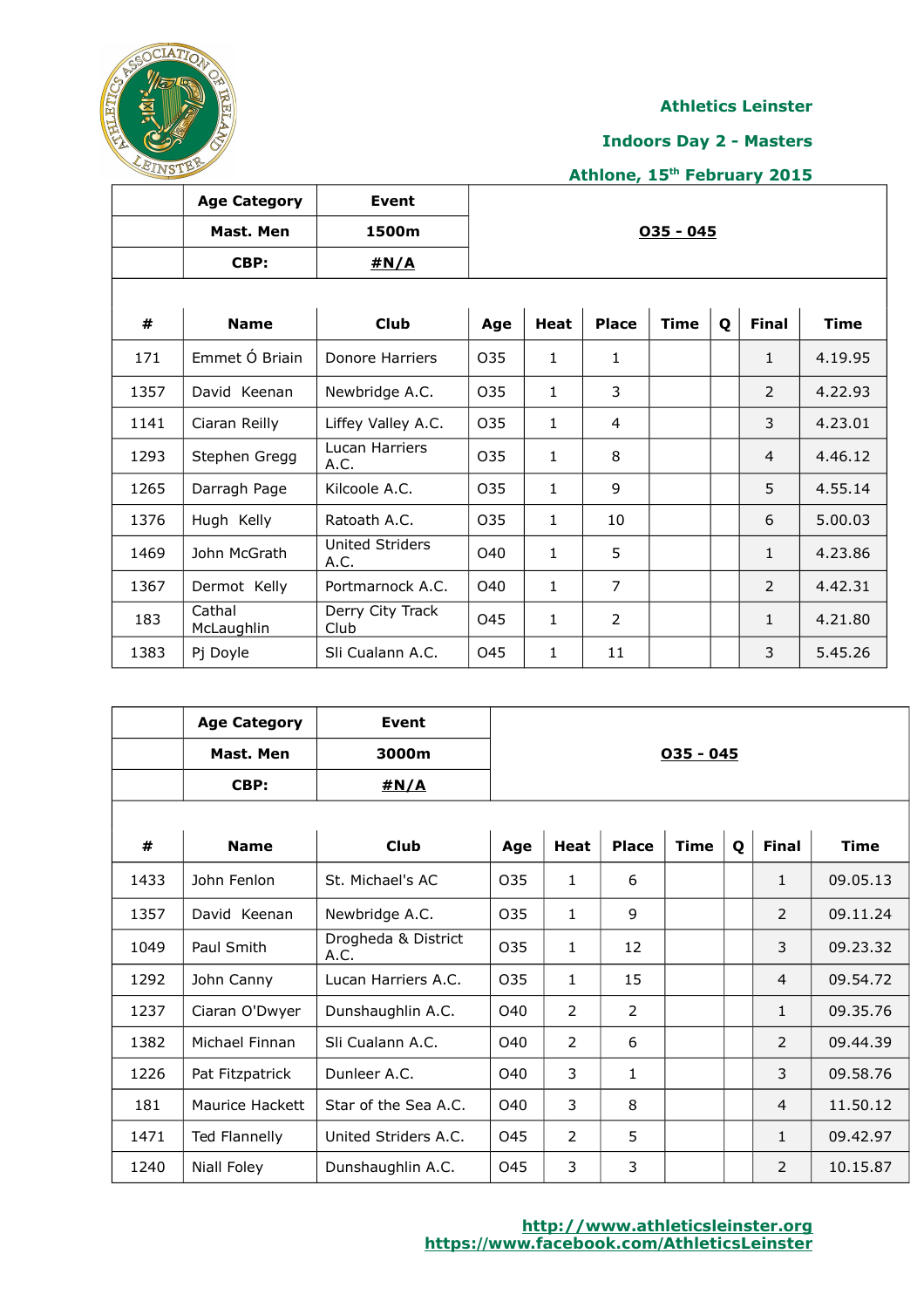

|      | <b>Age Category</b> | <b>Event</b>         |             |      |              |             |   |              |             |  |  |  |
|------|---------------------|----------------------|-------------|------|--------------|-------------|---|--------------|-------------|--|--|--|
|      | Mast. Men           | <b>3Km Walk</b>      | $035 - 045$ |      |              |             |   |              |             |  |  |  |
|      | CBP:                | #N/A                 |             |      |              |             |   |              |             |  |  |  |
|      |                     |                      |             |      |              |             |   |              |             |  |  |  |
| #    | <b>Name</b>         | <b>Club</b>          | Age         | Heat | <b>Place</b> | <b>Time</b> | Q | <b>Final</b> | <b>Time</b> |  |  |  |
| 1416 | John Joe Lawlor     | St. Joseph's<br>A.C. | O45         |      |              |             |   |              | No Time     |  |  |  |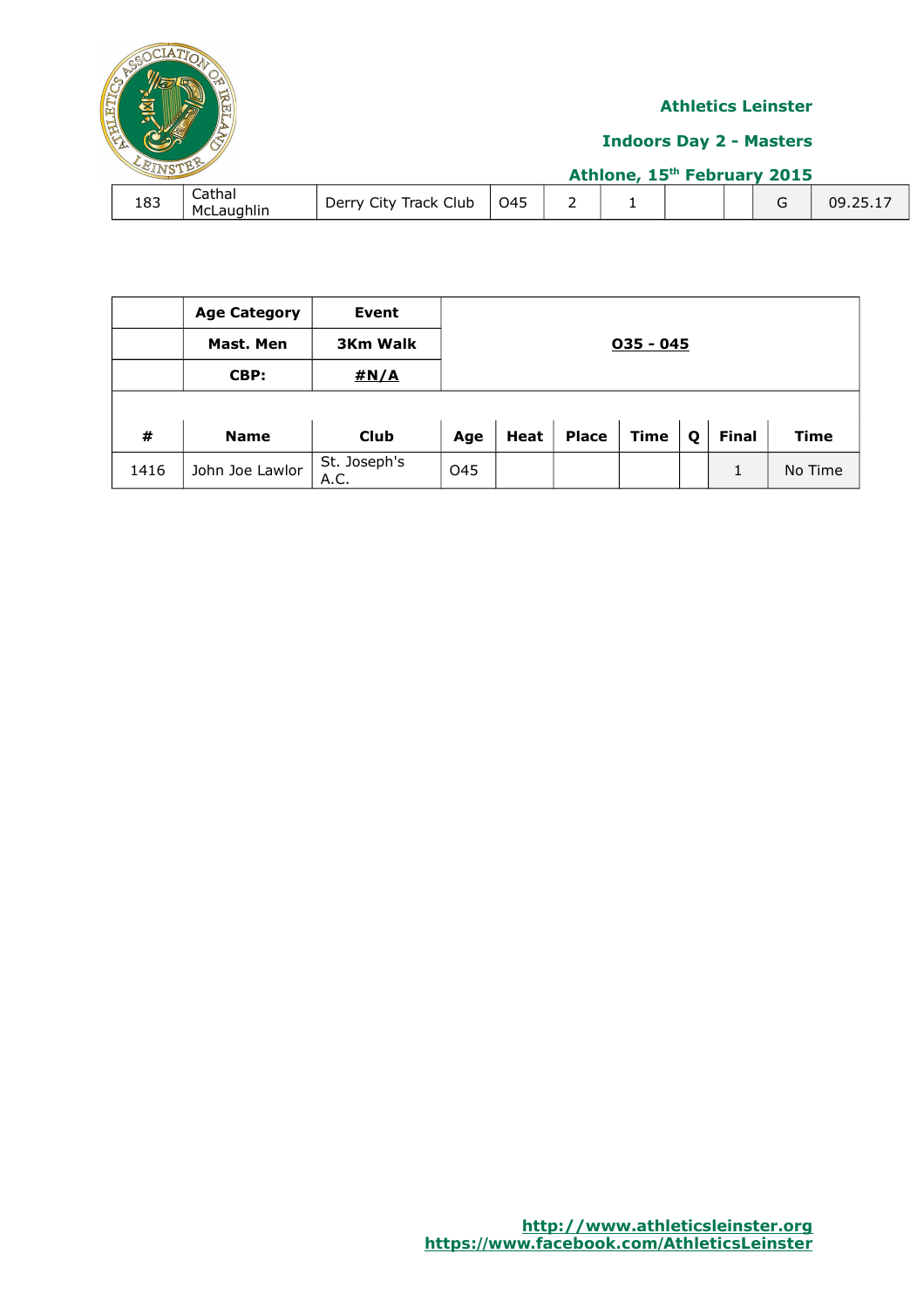

#### **Indoors Day 2 - Masters**

### **Athlone, 15th February 2015**

# Master Men Track (O50+)

|      | <b>Age Category</b>  | Event                        | $050 +$ |             |              |             |                |             |
|------|----------------------|------------------------------|---------|-------------|--------------|-------------|----------------|-------------|
|      | <b>Master Men</b>    | 60m Sprint                   |         |             |              |             |                |             |
|      |                      |                              |         |             |              |             |                |             |
| #    | <b>Name</b>          | <b>Club</b>                  | Age     | <b>Heat</b> | <b>Place</b> | <b>Time</b> | <b>Final</b>   | <b>Time</b> |
| 1310 | Jimmy O Neill        | Menapians A.C.               | O50     |             |              |             | $\mathbf{1}$   | 8.12        |
| 1344 | Tom Gallagher        | Naas A.C.                    | O50     |             |              |             | $\overline{2}$ | 8.14        |
| 791  | Sean Doyle           | Celbridge A.C.               | 050     |             |              |             | 3              | 8.66        |
| 184  | David Keenan         | Ballyfin A.C.                | O50     |             |              |             | $\overline{4}$ | 9.03        |
| 1218 | Shane Sheridan       | Dundrum South Dublin<br>A.C. | 055     |             |              |             | $\mathbf{1}$   | 8.05        |
| 1417 | Patrick Power        | St. Joseph's A.C.            | 055     |             |              |             | 2              | 8.21        |
| 1475 | Brendan Moran        | West Waterford A.C.          | 055     |             |              |             | 3              | 8.28        |
| 1436 | <b>Bill Devereux</b> | St. Michael's AC             | 055     |             |              |             | 4              | 8.68        |
| 1429 | Willie O'Toole       | St. L. O'Toole A.C.          | O60     |             |              |             | $\mathbf{1}$   | 9.54        |
| 693  | Donal Swift          | Blackrock A.C. (Louth)       | O60     |             |              |             | $\overline{2}$ | 10.11       |
| 694  | David Leech          | Blackrock A.C. (Dublin)      | 065     |             |              |             | $\mathbf{1}$   | 8.99        |
| 1351 | Tom Clinton          | Navan A.C.                   | 065     |             |              |             | $\overline{2}$ | 9.11        |

|      | <b>Age Category</b> | Event                        | $050 +$         |                |               |             |                |       |  |
|------|---------------------|------------------------------|-----------------|----------------|---------------|-------------|----------------|-------|--|
|      | <b>Master Men</b>   | 200m                         |                 |                |               |             |                |       |  |
|      |                     |                              |                 |                |               |             |                |       |  |
| #    | <b>Name</b>         | <b>Club</b>                  | Age             | Heat           | <b>Place</b>  | <b>Time</b> | <b>Final</b>   | Time  |  |
| 1310 | Jimmy O Neill       | Menapians A.C.               | O <sub>50</sub> | 1              | 1             |             | 1              | 25.91 |  |
| 791  | Sean Doyle          | Celbridge A.C.               | O <sub>50</sub> | 1              | 2             |             | $\overline{2}$ | 28.35 |  |
| 184  | David Keenan        | Ballyfin A.C.                | O <sub>50</sub> | 1              | 3             |             | 3              | 29.92 |  |
| 1218 | Shane Sheridan      | Dundrum South Dublin<br>A.C. | O <sub>55</sub> | $\overline{2}$ | 1             |             | 1              | 26.03 |  |
| 1417 | Patrick Power       | St. Joseph's A.C.            | 055             | 2              | $\mathcal{P}$ |             | $\overline{2}$ | 27.52 |  |
| 1475 | Brendan Moran       | West Waterford A.C.          | O <sub>55</sub> | $\overline{2}$ | 3             |             | 3              | 28.31 |  |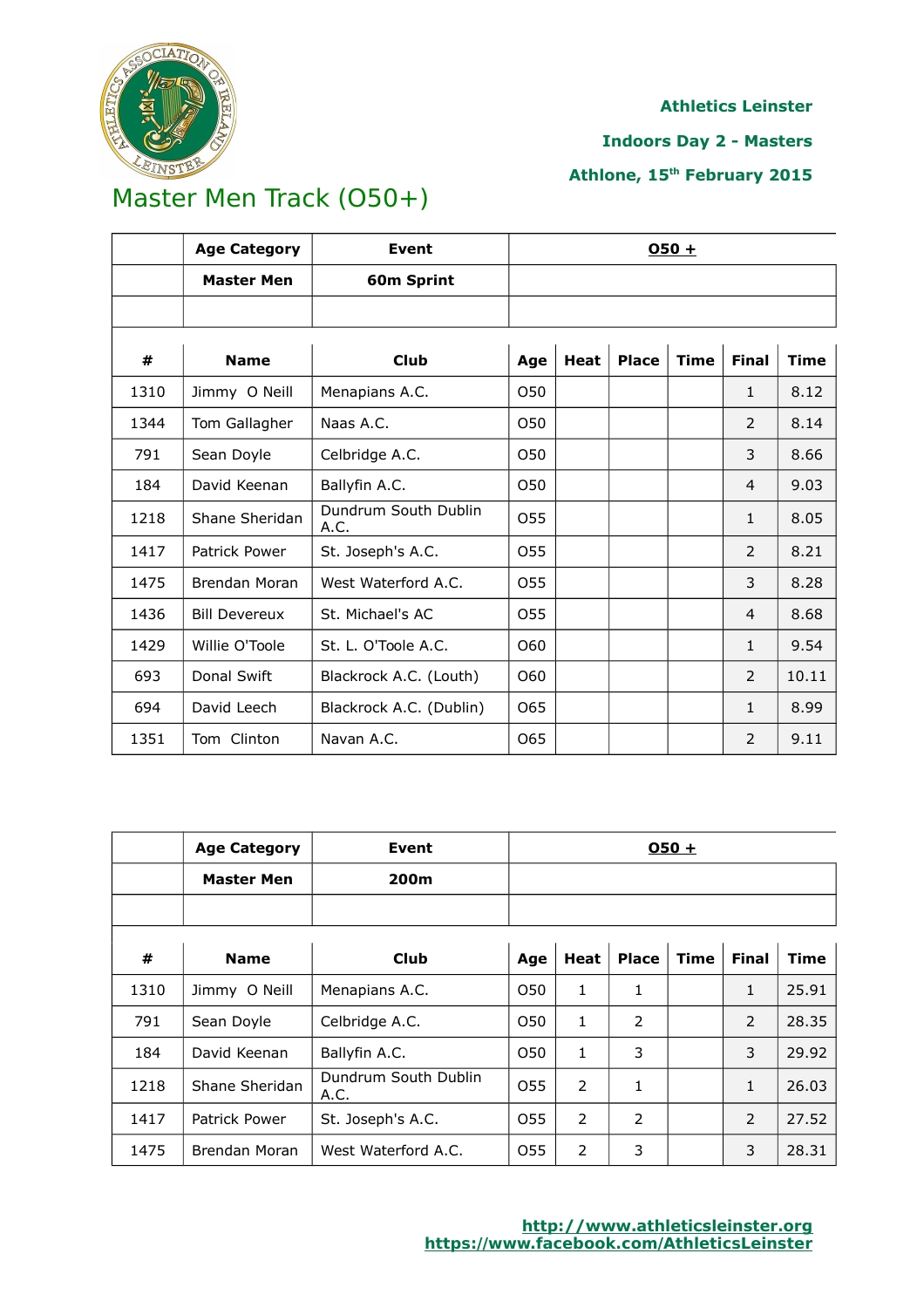

#### **Indoors Day 2 - Masters**

| 1436 | <b>Bill Devereux</b> | St. Michael's AC        | O <sub>55</sub> |   | 4          | $\overline{4}$ | 29.44      |
|------|----------------------|-------------------------|-----------------|---|------------|----------------|------------|
| 194  | Joe Gough            | West Waterford A.C.     | O60             | 3 |            |                | 27.88      |
| 693  | Donal Swift          | Blackrock A.C. (Dublin) | O60             | 3 | <b>DNF</b> | <b>DNF</b>     | <b>DNF</b> |
| 1351 | Tom Clinton          | Navan A.C.              | O65             | 3 | 2          |                | 31.22      |
| 694  | David Leech          | Blackrock A.C. (Dublin) | 065             | 3 | 3          |                | 33.63      |

|      | <b>Age Category</b>  | <b>Event</b>           | $050 +$ |                |               |             |                |         |  |
|------|----------------------|------------------------|---------|----------------|---------------|-------------|----------------|---------|--|
|      | <b>Master Men</b>    | 400m                   |         |                |               |             |                |         |  |
|      |                      |                        |         |                |               |             |                |         |  |
|      |                      |                        |         |                |               |             |                |         |  |
| #    | <b>Name</b>          | <b>Club</b>            | Age     | <b>Heat</b>    | <b>Place</b>  | <b>Time</b> | <b>Final</b>   | Time    |  |
| 1344 | Tom Gallagher        | Naas A.C.              | O50     | $\mathbf{1}$   | 1.            |             | $\mathbf{1}$   | 0.58.56 |  |
| 1214 | Michael Cornyn       | Dunboyne A.C.          | O50     | $\mathbf{1}$   | $\mathcal{P}$ |             | $\overline{2}$ | 1.02.29 |  |
| 184  | David Keenan         | Ballyfin A.C.          | O50     | $\mathbf{1}$   | 3             |             | 3              | 1.07.36 |  |
| 1309 | Dave Percival        | Menapians A.C.         | O50     | $\mathbf{1}$   | 4             |             | $\overline{4}$ | 1.10.53 |  |
| 1417 | Patrick Power        | St. Joseph's A.C.      | 055     | $\overline{2}$ | $\mathcal{P}$ |             | $\mathbf{1}$   | 1.05.27 |  |
| 1436 | <b>Bill Devereux</b> | St. Michael's AC       | 055     | $\overline{2}$ | 5             |             | $\overline{2}$ | 1.10.78 |  |
| 194  | Joe Gough            | West Waterford<br>A.C. | O60     | $\overline{2}$ | 1             |             | $\mathbf{1}$   | 0.59.46 |  |
| 190  | Mick Priest          | fr murphy              | O60     | $\overline{2}$ | 3             |             | $\overline{2}$ | 1.08.17 |  |
| 1385 | Terry Kavanagh       | Sli Cualann A.C.       | O60     | $\mathcal{P}$  | 4             |             | 3              | 1.08.80 |  |
| 1384 | Jim Boland           | Sli Cualann A.C.       | O60     | $\overline{2}$ | 6             |             | $\overline{4}$ | 1.25.29 |  |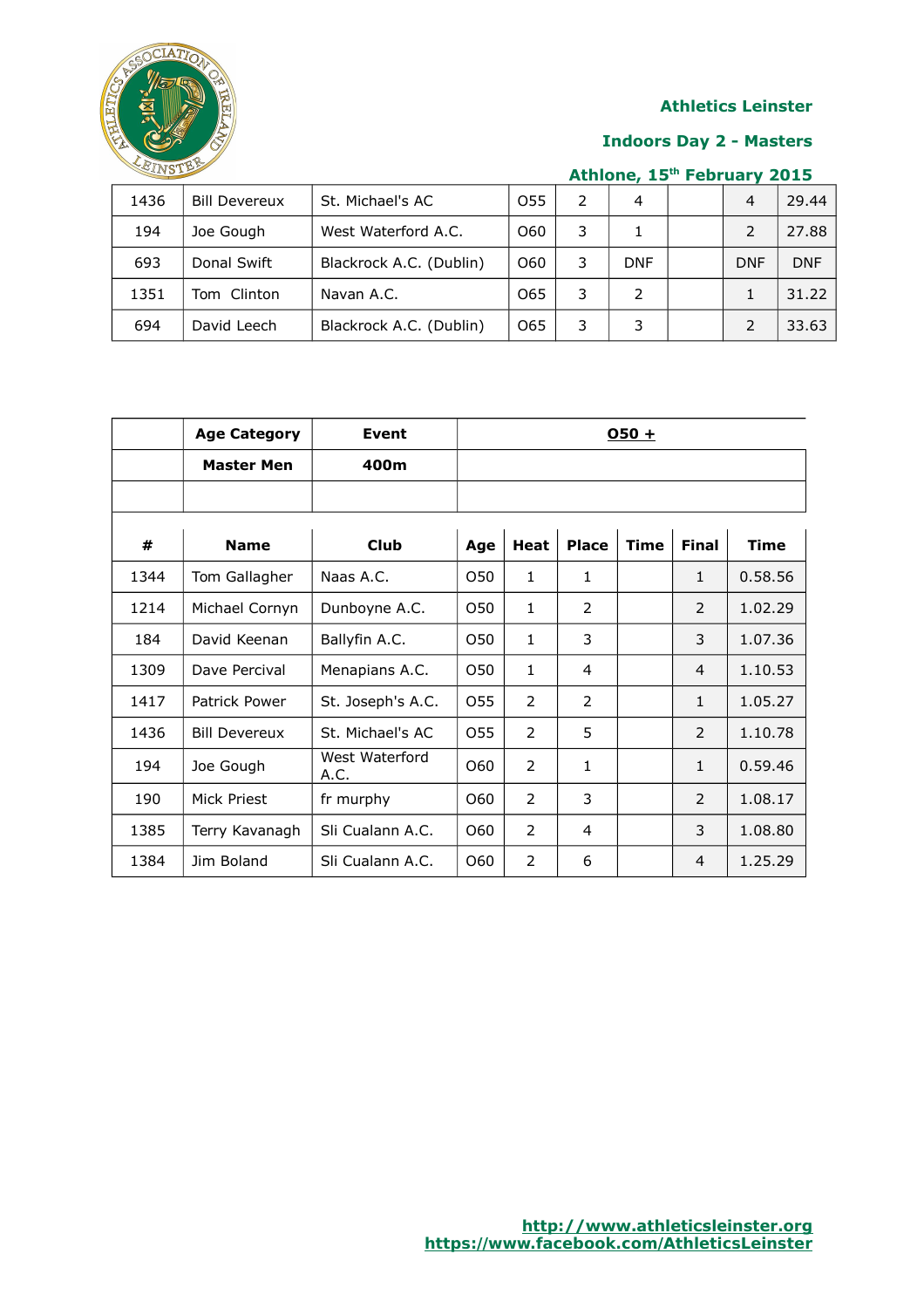

ℸ

#### **Athletics Leinster**

 $\overline{\mathsf{I}}$ 

#### **Indoors Day 2 - Masters**

## **Athlone, 15th February 2015**

|      | <b>Age Category</b>         | <b>Event</b>                      |     |                |                |             |   |                |             |
|------|-----------------------------|-----------------------------------|-----|----------------|----------------|-------------|---|----------------|-------------|
|      | <b>Master Men</b>           | 800m                              |     |                |                | $050 +$     |   |                |             |
|      |                             |                                   |     |                |                |             |   |                |             |
| #    | <b>Name</b>                 | <b>Club</b>                       | Age | <b>Heat</b>    | <b>Place</b>   | <b>Time</b> | Q | <b>Final</b>   | <b>Time</b> |
| 954  | Philip<br>O'Doherty         | Clonliffe Harriers A.C.           | O50 | $\mathbf{1}$   | $\mathbf{1}$   |             |   | $\mathbf{1}$   | 2.16.50     |
| 987  | Gerry O'Connor              | Drogheda & District<br>A.C.       | O50 | $\mathbf{1}$   | $\overline{2}$ |             |   | $\overline{2}$ | 2.17.46     |
| 1267 | John Baldwin                | Kilcoole A.C.                     | O50 | $\mathbf{1}$   | 3              |             |   | 3              | 2.19.42     |
| 1214 | Michael Cornyn              | Dunboyne A.C.                     | O50 | $\mathbf{1}$   | 5              |             |   | $\overline{4}$ | 2.30.59     |
| 1329 | <b>Ben</b><br>Vaitkevichius | <b>Mullingar Harriers</b><br>A.C. | O55 | $\mathbf{1}$   | $\overline{4}$ |             |   | $\mathbf{1}$   | 2.27.72     |
| 988  | Frank McCarthy              | Drogheda & District<br>A.C.       | 055 | $\mathbf{1}$   | 6              |             |   | $\mathcal{P}$  | 2.44.62     |
| 955  | George<br>Maybury           | Clonliffe Harriers A.C.           | O60 | $\overline{2}$ | $\mathbf{1}$   |             |   | $\mathbf{1}$   | 2.35.80     |
| 1385 | Terry Kavanagh              | Sli Cualann A.C.                  | O60 | $\overline{2}$ | $\overline{2}$ |             |   | $\overline{2}$ | 2.40.58     |
| 989  | Conor Cooney                | Drogheda & District<br>A.C.       | O60 | $\overline{2}$ | 3              |             |   | 3              | 2.44.45     |
| 190  | <b>Mick Priest</b>          | fr murphy                         | O60 | $\overline{2}$ | 5              |             |   | $\overline{4}$ | 2.55.47     |
| 1384 | Jim Boland                  | Sli Cualann A.C.                  | O60 | $\overline{2}$ | 6              |             |   | 5              | 2.58.56     |
| 191  | Jim Dwyer                   | Lucan Harriers A.C.               | O60 | $\overline{2}$ | 8              |             |   | 6              | 3.37.81     |
| 1467 | Ciaran<br>McGovern          | <b>Tullamore Harriers</b><br>A.C. | 065 | $\overline{2}$ | 4              |             |   | $\mathbf{1}$   | 2.53.39     |
| 1358 | Albert Keenan               | Newbridge A.C.                    | 065 | $\overline{2}$ | $\overline{7}$ |             |   | $\overline{2}$ | 3.04.98     |

 $\top$ 

|      | <b>Age Category</b><br><b>Master Men</b> | Event<br>1500m          | $O50 +$ |      |              |             |   |              |             |
|------|------------------------------------------|-------------------------|---------|------|--------------|-------------|---|--------------|-------------|
| #    | <b>Name</b>                              | <b>Club</b>             | Age     | Heat | <b>Place</b> | <b>Time</b> | Q | <b>Final</b> | <b>Time</b> |
| 1368 | Michael Traynor                          | Raheny Shamrock<br>A.C. | O50     | 1    | 6            |             |   | $\mathbf{1}$ | 4.24.07     |
| 954  | Philip<br>O'Doherty                      | Clonliffe Harriers A.C. | O50     |      |              |             |   | 2            | 4.42.80     |
| 1267 | John Baldwin                             | Kilcoole A.C.           | O50     |      |              |             |   | 3            | 5.12.11     |
| 976  | Robert Bigger                            | Derry City Track Club   | O55     |      |              |             |   | $\mathbf{1}$ | 4.43.39     |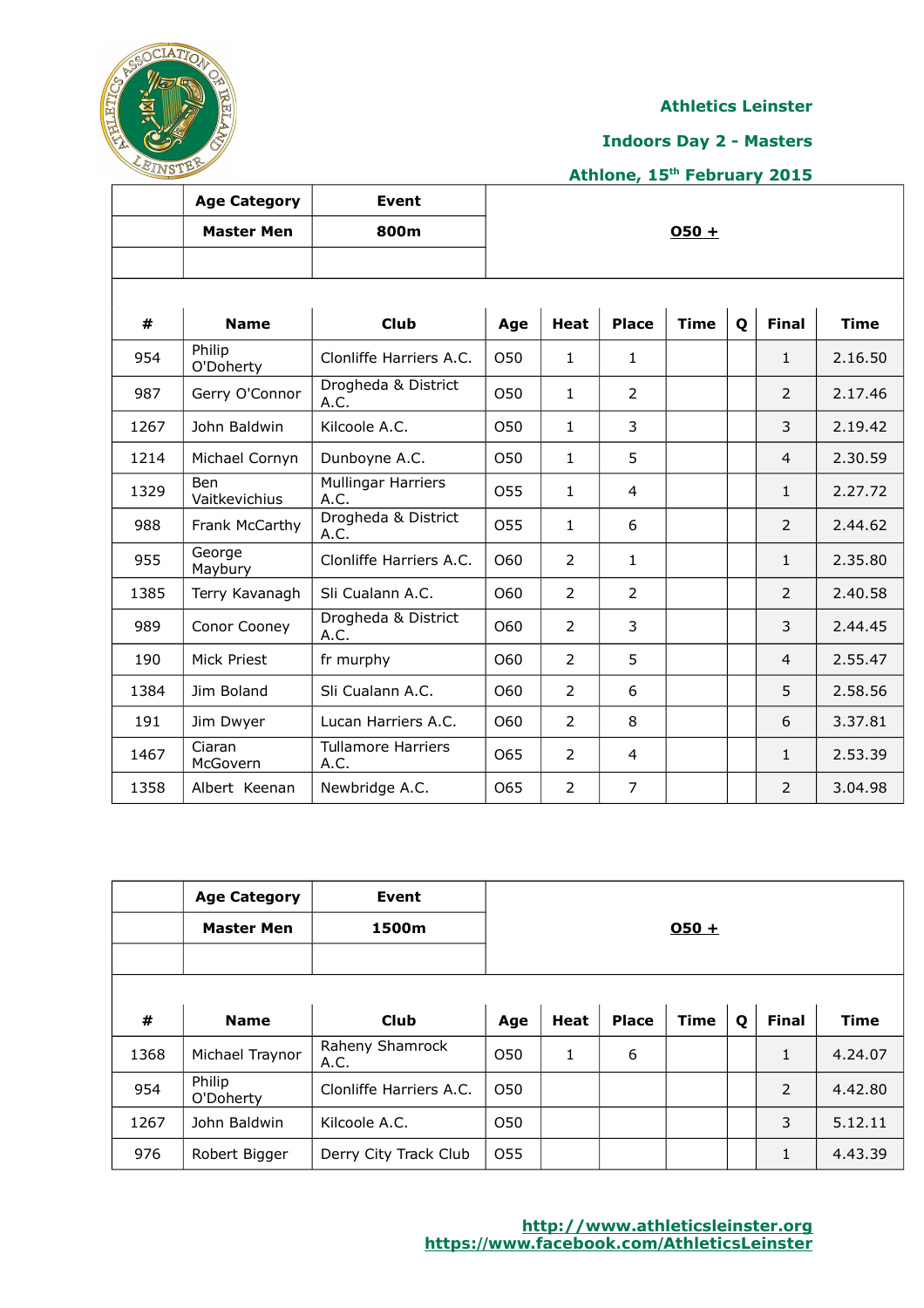

#### **Indoors Day 2 - Masters**

| 193  | Michael Jordan | North East Runners<br>A.C.  | 060 |  |  |   | 5.16.99 |
|------|----------------|-----------------------------|-----|--|--|---|---------|
| 989  | Conor Cooney   | Drogheda & District<br>A.C. | 060 |  |  |   | 5.37.21 |
| 990  | Frank Brady    | Drogheda & District<br>A.C. | 060 |  |  | 3 | 5.41.44 |
| 1384 | Jim Boland     | Sli Cualann A.C.            | 060 |  |  | 4 | 5.58.57 |
| 1358 | Albert Keenan  | Newbridge A.C.              | 065 |  |  |   | 6.22.00 |

|      | <b>Age Category</b> | <b>Event</b>                      |                 |              |                |              |             |
|------|---------------------|-----------------------------------|-----------------|--------------|----------------|--------------|-------------|
|      | <b>Master Men</b>   | 3000m                             | $050 +$         |              |                |              |             |
|      |                     |                                   |                 |              |                |              |             |
|      |                     |                                   |                 |              |                |              |             |
| #    | <b>Name</b>         | <b>Club</b>                       | Age             | <b>Heat</b>  | <b>Place</b>   | <b>Final</b> | <b>Time</b> |
| 1368 | Michael Traynor     | Raheny Shamrock A.C.              | O <sub>50</sub> | $\mathbf{1}$ | 8              | $\mathbf{1}$ | 09.10.40    |
| 900  | Paul Cowhie         | Civil Service A.C.                | O <sub>50</sub> | $\mathbf{1}$ | 13             | 2            | 09.29.58    |
| 186  | Vincent Murtagh     | Lucan Harriers A.C.               | O50             | 3            | 9              | 3            | 11.53.49    |
| 689  | Martin McDonald     | Ballyroan, Abbeyleix & Dist. A.C. | O <sub>55</sub> | 3            | 2              | 1            | 10.02.47    |
| 988  | Frank McCarthy      | Drogheda & District A.C.          | O55             | 3            | 6              | 2            | 11.26.89    |
| 192  | Brian Lynch         | North East Runners A.C.           | O60             | 2            | 8              | $\mathbf{1}$ | 09.57.57    |
| 193  | Michael Jordan      | North East Runners A.C.           | O60             | 3            | 4              | 2            | 10.57.62    |
| 989  | Conor Cooney        | Drogheda & District A.C.          | O60             | 3            | $\overline{7}$ | 3            | 11.39.78    |
| 1145 | Philip Wright       | Rathfarnham W.S.A.F. A.C.         | O60             | 3            | 10             | 4            | 11.59.98    |
| 1384 | Jim Boland          | Sli Cualann A.C.                  | O60             | 3            | 11             | 5            | 12.26.50    |
| 1358 | Albert Keenan       | Newbridge A.C.                    | O <sub>65</sub> | 3            | 12             | $\mathbf{1}$ | 12.46.90    |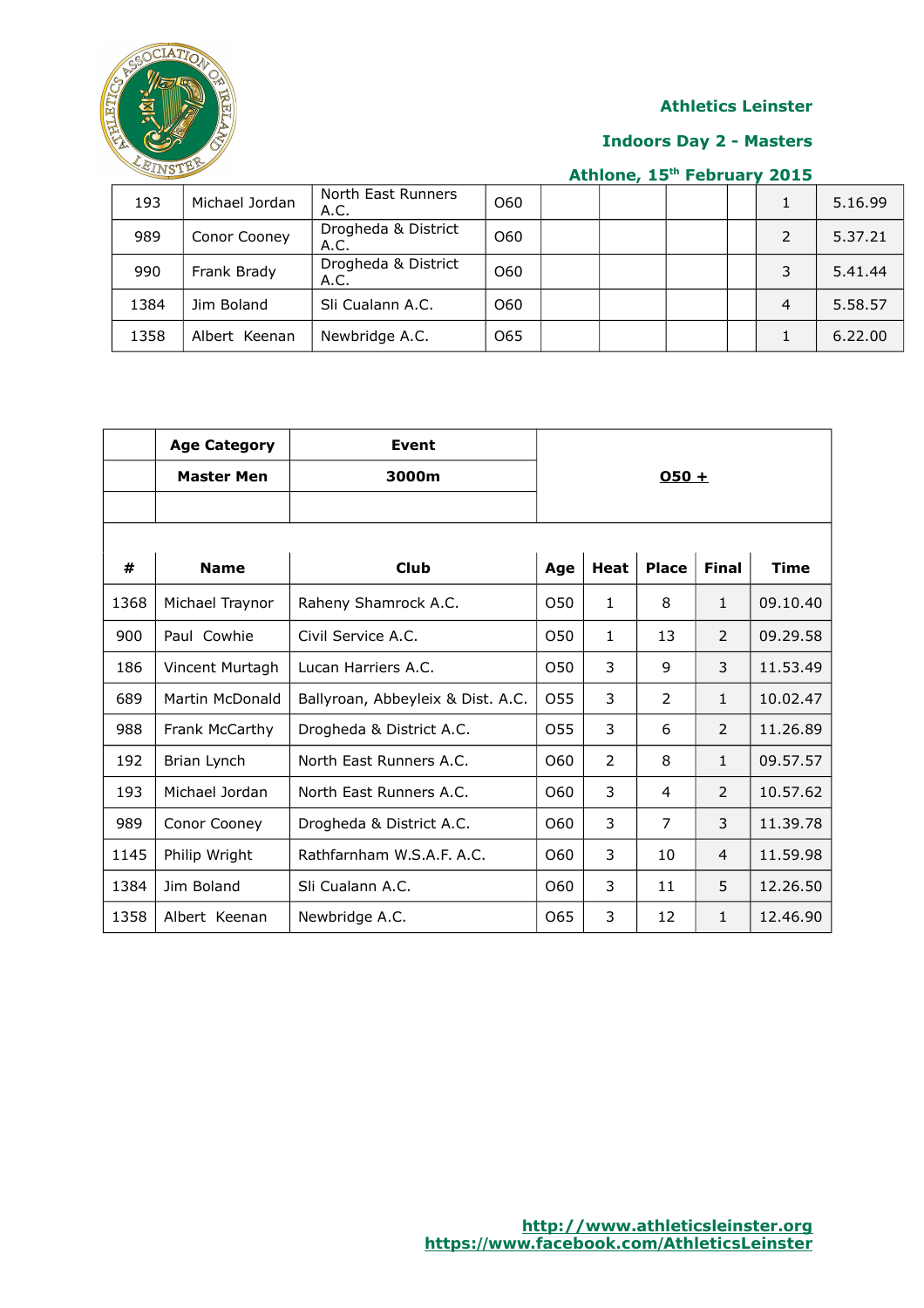

#### **Indoors Day 2 - Masters**

|      | <b>Age Category</b><br><b>Master Men</b> | Event<br><b>3Km Walk</b>          | $050 +$         |      |              |             |   |                           |             |  |
|------|------------------------------------------|-----------------------------------|-----------------|------|--------------|-------------|---|---------------------------|-------------|--|
| #    | <b>Name</b>                              | <b>Club</b>                       | Age             | Heat | <b>Place</b> | <b>Time</b> | Q | <b>Final</b>              | <b>Time</b> |  |
| 785  | Patrick murphy                           | Castleisland A.C.                 | O50             |      |              |             |   | 1                         | 14.39.9     |  |
| 187  | Tony Garland                             | Sli Cualann A.C.                  | O <sub>50</sub> |      |              |             |   | 2                         | 16.36.3     |  |
| 1331 | Sean McMullin                            | <b>Mullingar Harriers</b><br>A.C. | O65             |      |              |             |   | $\blacktriangleleft$<br>T | 16.30.6     |  |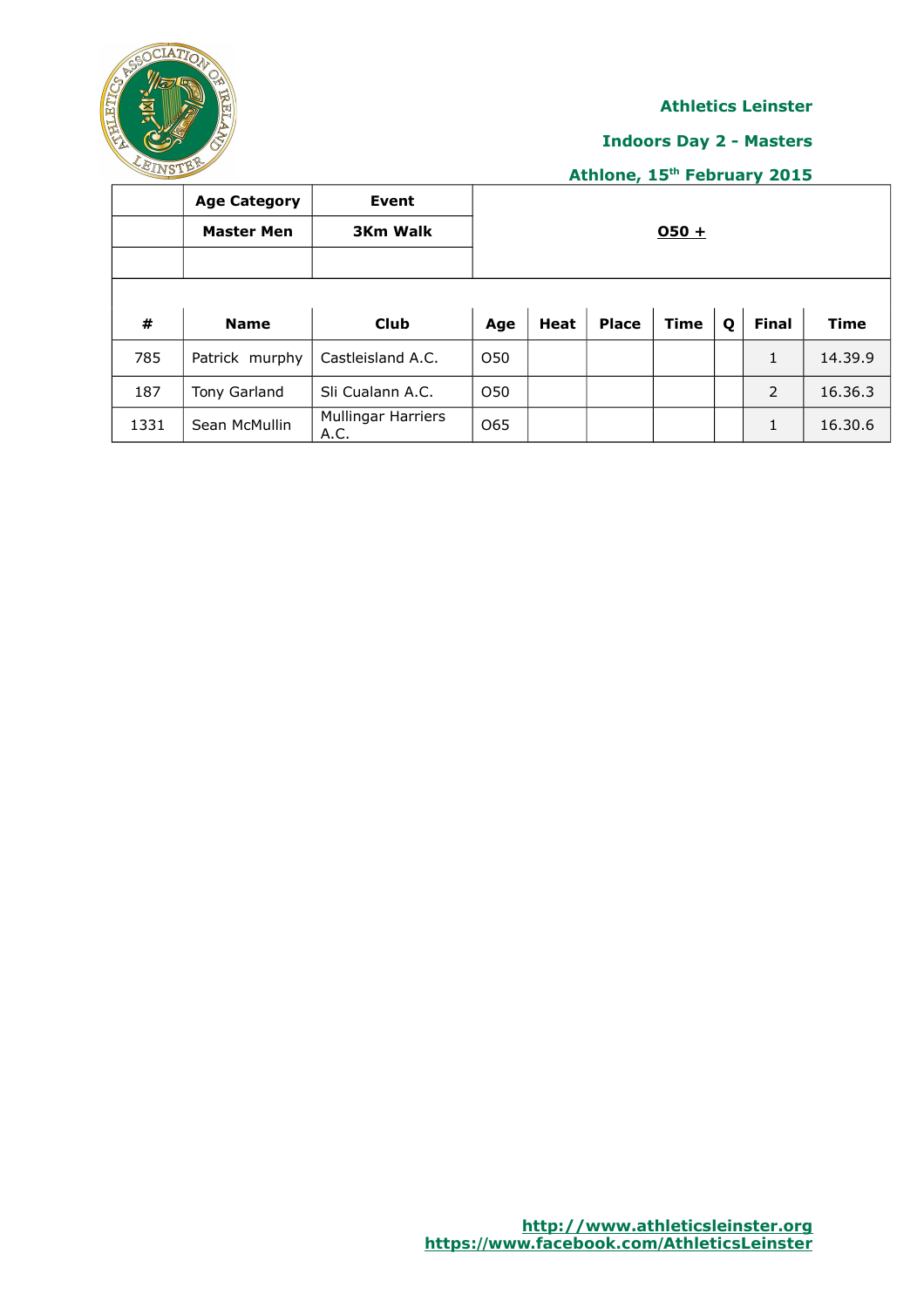

**Indoors Day 2 - Masters**

## **Athlone, 15th February 2015**

# Master Women Track (O35, O40, O45)

|      | <b>Age Category</b>    | <b>Event</b>                      | $035 - 045$     |                |                |             |                |             |  |  |  |
|------|------------------------|-----------------------------------|-----------------|----------------|----------------|-------------|----------------|-------------|--|--|--|
|      | <b>Mast. Women</b>     | 60m Sprint                        |                 |                |                |             |                |             |  |  |  |
|      |                        |                                   |                 |                |                |             |                |             |  |  |  |
| #    | <b>Name</b>            | <b>Club</b>                       | Age             | <b>Heat</b>    | <b>Place</b>   | <b>Time</b> | <b>Final</b>   | <b>Time</b> |  |  |  |
| 1437 | Siobhan McCann         | St. Michael's AC                  | O <sub>35</sub> | $\overline{2}$ | $\mathbf{1}$   |             | $\mathbf{1}$   | 8.81        |  |  |  |
| 792  | Andrea Fleischer       | Celbridge A.C.                    | 035             | $\overline{2}$ | $\overline{2}$ |             | 2              | 9.01        |  |  |  |
| 1474 | Sinead McCarthy        | United Striders A.C.              | O35             | $\overline{2}$ | 3              |             | 3              | 9.12        |  |  |  |
| 695  | Mary Scanlon           | Blackrock A.C.<br>(Louth)         | O <sub>35</sub> | $\overline{2}$ | $\overline{4}$ |             | 4              | 9.15        |  |  |  |
| 1190 | Lynn Browne            | Drogheda & District<br>A.C.       | 035             | $\overline{2}$ | 5              |             | 5              | 10.18       |  |  |  |
| 1332 | Dolores Whyte          | <b>Mullingar Harriers</b><br>A.C. | O40             | 3              | $\mathbf{1}$   |             | $\mathbf{1}$   | 9.05        |  |  |  |
| 793  | Cliona Fagan           | Celbridge A.C.                    | O40             | 3              | $\overline{2}$ |             | $\overline{2}$ | 9.23        |  |  |  |
| 1294 | Edith Coaklyryan       | Lucan Harriers A.C.               | O40             | 3              | 3              |             | 3              | 9.47        |  |  |  |
| 1419 | Verena Fenlon          | St. Joseph's A.C.                 | O40             | 3              | 4              |             | 4              | 9.68        |  |  |  |
| 1381 | Margaret<br>O'Connor   | Slaney Olympic A.C.               | O40             | 3              | 5              |             | 5              | 9.91        |  |  |  |
| 1296 | Josephine<br>Alinquant | Lucan Harriers A.C.               | O40             | 3              | 6              |             | 6              | 9.89        |  |  |  |
| 1253 | Katherine Markey       | Fingallians A.C.                  | 045             | 4              | $\mathbf{1}$   |             | $\mathbf{1}$   | 8.77        |  |  |  |
| 794  | Paula Reilly           | Celbridge A.C.                    | 045             | 4              | $\overline{2}$ |             | $\overline{2}$ | 8.86        |  |  |  |
| 1312 | Vera Meyler            | Menapians A.C.                    | 045             | 4              | 3              |             | 3              | 11.02       |  |  |  |

|      | <b>Age Category</b>      | Event                          | $035 - 045$     |      |              |      |              |       |
|------|--------------------------|--------------------------------|-----------------|------|--------------|------|--------------|-------|
|      | Mast. Women              | 200m                           |                 |      |              |      |              |       |
|      |                          |                                |                 |      |              |      |              |       |
|      |                          |                                |                 |      |              |      |              |       |
| #    | <b>Name</b>              | <b>Club</b>                    | Age             | Heat | <b>Place</b> | Time | <b>Final</b> | Time  |
| 1437 | Siobhan McCann           | St. Michael's AC               | O <sub>35</sub> | 1    | 1            |      | 1            | 29.43 |
| 792  | Andrea Fleischer         | Celbridge A.C.                 | O35             | 1    | 4            |      | 2            | 31.56 |
| 1474 | Sinead McCarthy          | <b>United Striders</b><br>A.C. | O35             | 1    | 5            |      | 3            | 38.55 |
| 200  | Aointonettet<br>Stafford | D.M.P. A.C.                    | O40             | 2    | 1            |      | 1            | 26.68 |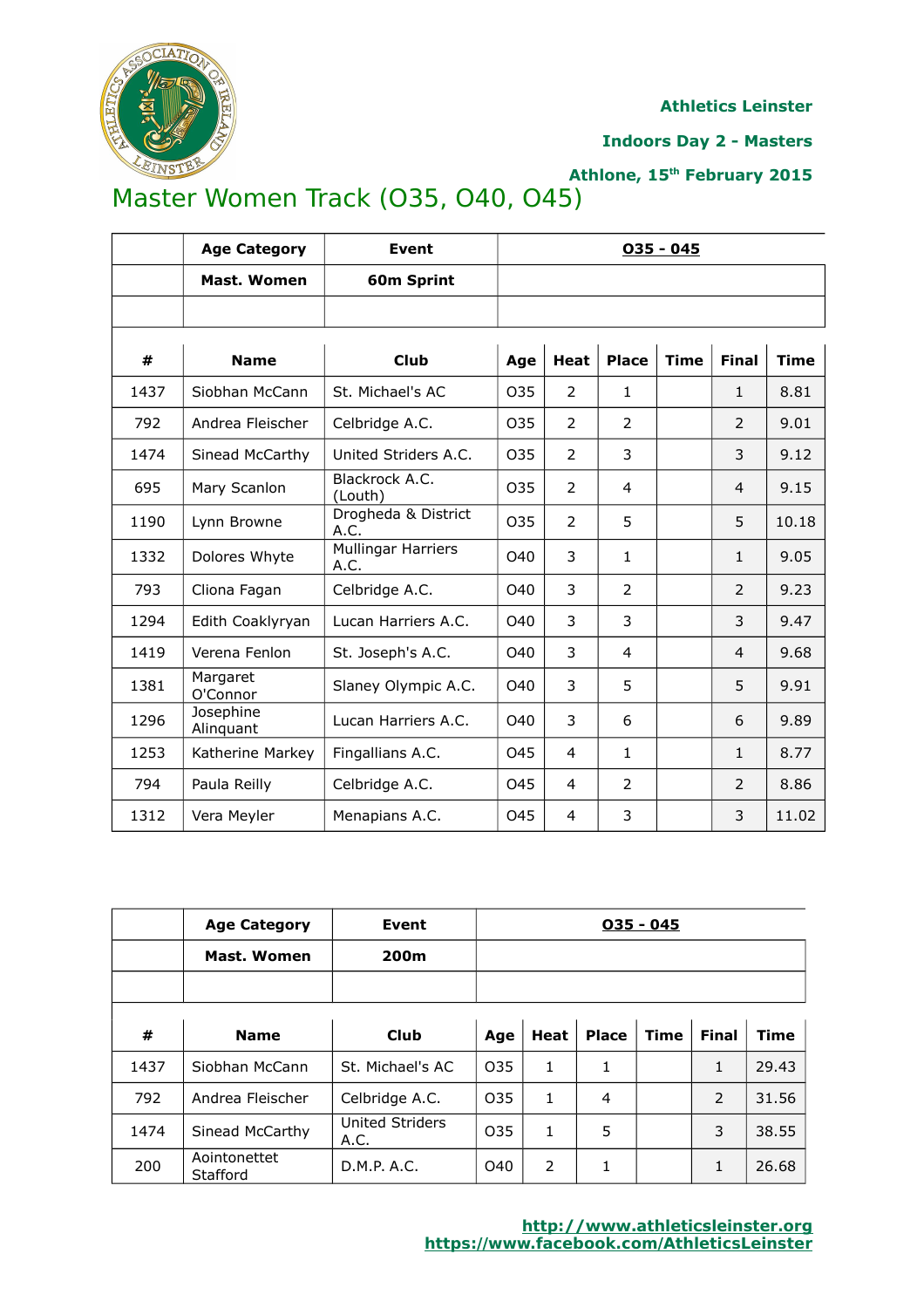

#### **Indoors Day 2 - Masters**

| 1373 | Niamh McGuire          | Rathkenny A.C.         | O40 | 2 | 2 | $\mathcal{P}$  | 30.61 |
|------|------------------------|------------------------|-----|---|---|----------------|-------|
| 793  | Cliona Fagan           | Celbridge A.C.         | O40 | 2 | 3 | 3              | 30.85 |
| 1381 | Margaret<br>O'Connor   | Slaney Olympic<br>A.C. | O40 | 2 | 4 | $\overline{4}$ | 33.95 |
| 1296 | Josephine<br>Alinguant | Lucan Harriers<br>A.C. | O40 | 2 | 5 |                | 34.41 |
| 1253 | Katherine Markey       | Fingallians A.C.       | 045 |   | 2 |                | 29.44 |
| 794  | Paula Reilly           | Celbridge A.C.         | 045 |   | 3 |                | 30.06 |

|      | <b>Age Category</b>     | Event                       | $035 - 045$ |             |              |             |                |             |  |
|------|-------------------------|-----------------------------|-------------|-------------|--------------|-------------|----------------|-------------|--|
|      | Mast. Women             | 400m                        |             |             |              |             |                |             |  |
|      |                         |                             |             |             |              |             |                |             |  |
|      |                         |                             |             |             |              |             |                |             |  |
| #    | <b>Name</b>             | <b>Club</b>                 | Age         | <b>Heat</b> | <b>Place</b> | <b>Time</b> | <b>Final</b>   | <b>Time</b> |  |
| 992  | Mary Leech              | Drogheda & District<br>A.C. | 035         |             |              |             | 1              | 1.07.07     |  |
| 1210 | Michelle<br>Linkevicius | Drogheda & District<br>A.C. | 035         |             |              |             | $\overline{2}$ | 1.11.47     |  |
| 695  | Mary Scanlon            | Blackrock A.C.<br>(Louth)   | 035         |             |              |             | 3              | 1.13.67     |  |
| 1401 | Karen Crean             | St. Brigids A.C.            | O40         |             |              |             | $\mathbf{1}$   | 1.04.53     |  |
| 994  | Mary McGreehan          | Drogheda & District<br>A.C. | O40         |             |              |             | $\overline{2}$ | 1.10.04     |  |
| 1294 | Edith Coaklyryan        | Lucan Harriers A.C.         | O40         |             |              |             | 3              | 1.12.98     |  |
| 996  | Andrea McCabe           | Drogheda & District<br>A.C. | 045         |             |              |             | 1              | 1.13.90     |  |

|      | <b>Age Category</b> | Event              | $035 - 045$ |      |              |             |              |             |  |
|------|---------------------|--------------------|-------------|------|--------------|-------------|--------------|-------------|--|
|      | Mast. Women         | <b>60m Hurdles</b> |             |      |              |             |              |             |  |
|      |                     |                    |             |      |              |             |              |             |  |
| #    | <b>Name</b>         | <b>Club</b>        | Age         | Heat | <b>Place</b> | <b>Time</b> | <b>Final</b> | <b>Time</b> |  |
| 1373 | Niamh McGuire       | Rathkenny A.C.     | O40         |      |              |             |              | 11.82       |  |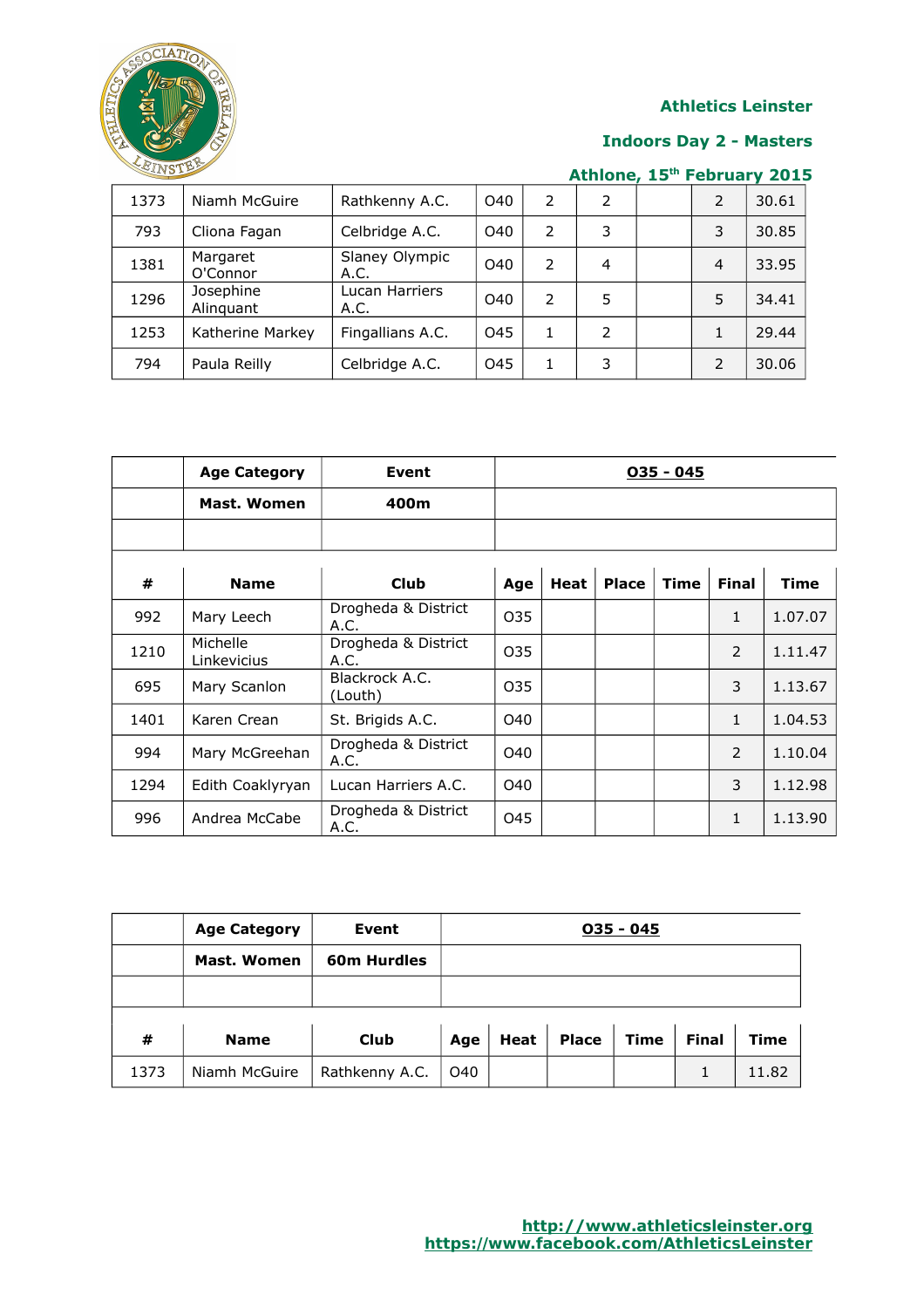

#### **Indoors Day 2 - Masters**

|      | <b>Age Category</b>   | Event                       |             |              |                |             |   |                |             |  |  |
|------|-----------------------|-----------------------------|-------------|--------------|----------------|-------------|---|----------------|-------------|--|--|
|      | <b>Mast. Women</b>    | 800m                        | $035 - 045$ |              |                |             |   |                |             |  |  |
|      |                       |                             |             |              |                |             |   |                |             |  |  |
|      |                       |                             |             |              |                |             |   |                |             |  |  |
| #    | <b>Name</b>           | <b>Club</b>                 | Age         | <b>Heat</b>  | <b>Place</b>   | <b>Time</b> | Q | <b>Final</b>   | <b>Time</b> |  |  |
| 992  | Mary Leech            | Drogheda & District<br>A.C. | 035         | $\mathbf{1}$ | $\overline{4}$ |             |   | 1              | 2.21.24     |  |  |
| 1345 | Rebecca<br>McGettrick | Naas A.C.                   | 035         | $\mathbf{1}$ | 8              |             |   | $\overline{2}$ | 2.39.15     |  |  |
| 1297 | Niamh Fitzgerald      | Lucan Harriers A.C.         | O40         | $\mathbf{1}$ | 1              |             |   | 1              | 2.22.67     |  |  |
| 1439 | Sinead Eacrett        | St. Michael's AC            | O40         | $\mathbf{1}$ | 2              |             |   | $\overline{2}$ | 2.27.27     |  |  |
| 1401 | Karen Crean           | St. Brigids A.C.            | O40         | $\mathbf{1}$ | 5              |             |   | 3              | 2.32.30     |  |  |
| 1243 | Linda Fahy            | Dunshaughlin A.C.           | O40         | $\mathbf{1}$ | 6              |             |   | $\overline{4}$ | 2.33.84     |  |  |
| 995  | Yasmin Canning        | Drogheda & District<br>A.C. | O40         | $\mathbf{1}$ | $\overline{7}$ |             |   | 5              | 2.39.03     |  |  |
| 1419 | Verena Fenlon         | St. Joseph's A.C.           | O40         | $\mathbf{1}$ | 9              |             |   | 6              | 2.57.26     |  |  |
| 1420 | Maria Griffin         | St. Joseph's A.C.           | 045         | $\mathbf{1}$ | 3              |             |   | 1              | 2.27.51     |  |  |

|      | <b>Age Category</b><br>Mast. Women | Event<br>1500m         | $035 - 045$ |      |              |             |             |                |             |
|------|------------------------------------|------------------------|-------------|------|--------------|-------------|-------------|----------------|-------------|
| #    | <b>Name</b>                        | <b>Club</b>            | Age         | Heat | <b>Place</b> | <b>Time</b> | $\mathbf 0$ | <b>Final</b>   | <b>Time</b> |
| 1275 | Jackie Carty                       | Kilmore A.C.           | O40         |      |              |             |             | 1              | 4.53.25     |
| 1439 | Sinead Eacrett                     | St. Michael's AC       | O40         |      |              |             |             | 2              | 5.01.57     |
| 1243 | Linda Fahy                         | Dunshaughlin<br>A.C.   | O40         |      |              |             |             | 3              | 5.20.05     |
| 1295 | Freda Comiskey                     | Lucan Harriers<br>A.C. | O40         |      |              |             |             | $\overline{4}$ | 5.20.39     |
| 1244 | Ursula Byrne                       | Dunshaughlin<br>A.C.   | O45         |      |              |             |             | 1              | 5.53.42     |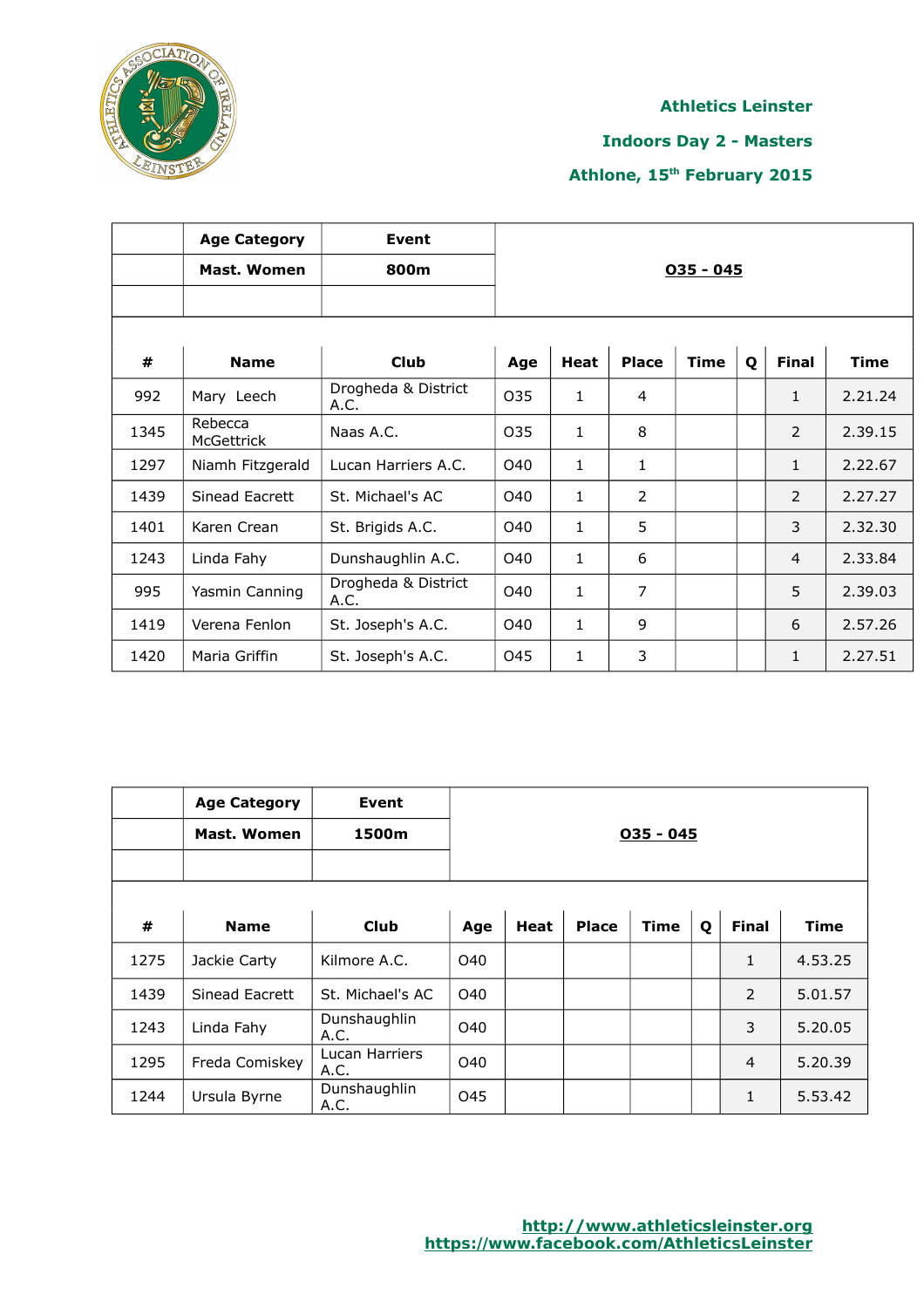

#### **Indoors Day 2 - Masters**

|      | <b>Age Category</b><br>Mast. Women | <b>Event</b><br>3000m        | $035 - 045$ |             |              |             |   |              |             |
|------|------------------------------------|------------------------------|-------------|-------------|--------------|-------------|---|--------------|-------------|
| #    | <b>Name</b>                        | <b>Club</b>                  | Age         | <b>Heat</b> | <b>Place</b> | <b>Time</b> | Q | <b>Final</b> | <b>Time</b> |
| 991  | Ciara O'Reilly                     | Drogheda & District A.C.     | 035         |             |              |             |   | $\mathbf{1}$ | 11.53.06    |
| 197  | Karen Lavelle                      | Star of the Sea A.C.         | <b>O40</b>  |             |              |             |   | 1            | 11.13.13    |
| 1219 | Annette Kehoe                      | Dundrum South Dublin<br>A.C. | 045         |             |              |             |   | $\mathbf{1}$ | 11.32.68    |
| 1244 | Ursula Byrne                       | Dunshaughlin A.C.            | O45         |             |              |             |   | 2            | 11.53.59    |
| 1229 | Helen Cheshire                     | Dunleer A.C.                 | O45         |             |              |             |   | 3            | 13.20.57    |

|      | <b>Age Category</b>      | Event                |             |      |              |             |   |              |             |
|------|--------------------------|----------------------|-------------|------|--------------|-------------|---|--------------|-------------|
|      | Mast. Women              | <b>3Km Walk</b>      | $035 - 045$ |      |              |             |   |              |             |
|      |                          |                      |             |      |              |             |   |              |             |
| #    | <b>Name</b>              | <b>Club</b>          | Age         | Heat | <b>Place</b> | <b>Time</b> | Q | <b>Final</b> | <b>Time</b> |
| 1418 | Maggie Helen<br>O'Connor | St. Joseph's<br>A.C. | O40         |      |              |             |   | 1            | 16.56.2     |
| 681  | Marie Mooney             | Adamstown<br>A.C.    | O40         |      |              |             |   | 2            | 17.59.8     |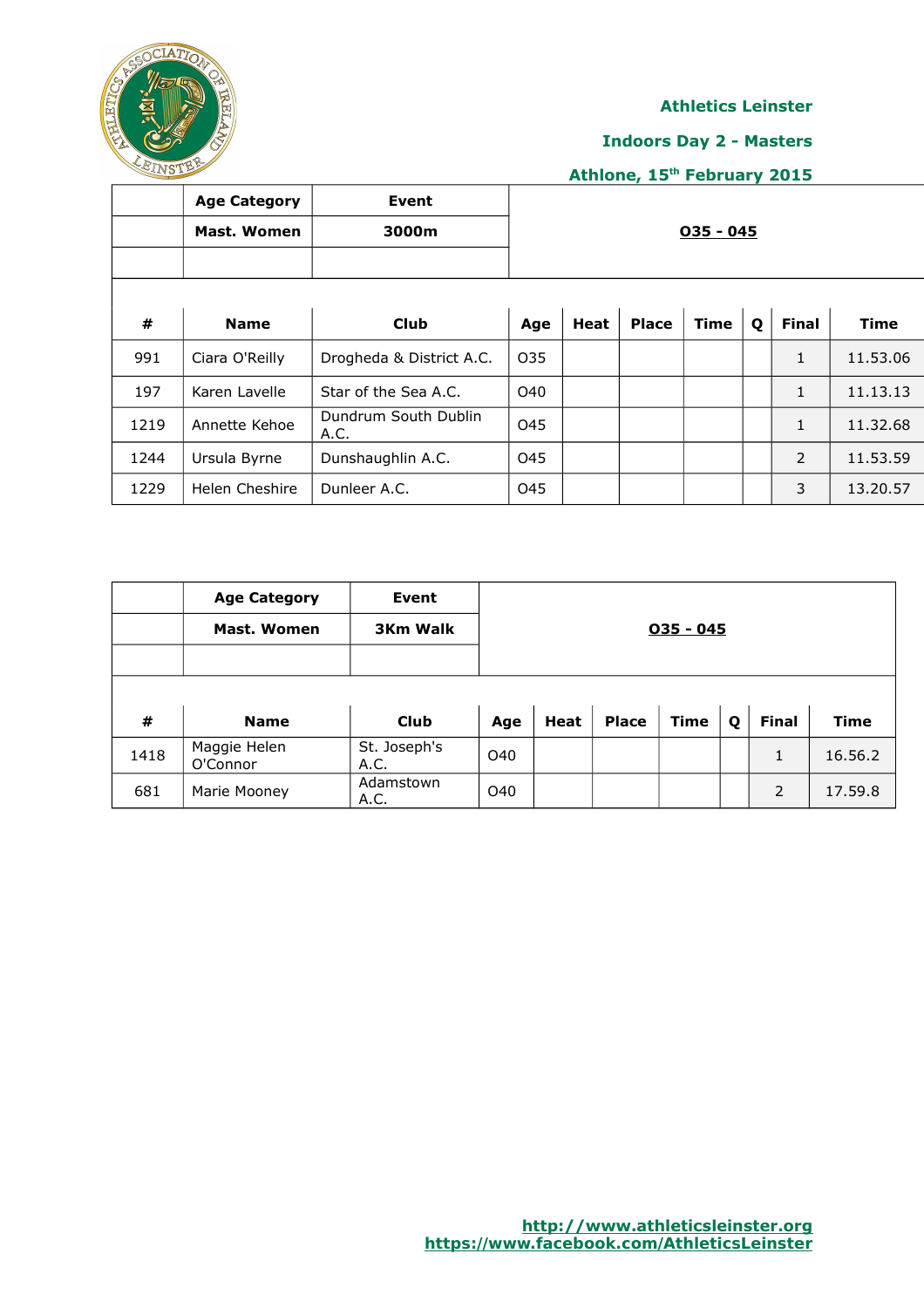

#### **Indoors Day 2 - Masters**

### **Athlone, 15th February 2015**

# Master Women Track (O50+)

|      | <b>Age Category</b>        | Event                       | $O50+$ |      |              |      |                |       |  |
|------|----------------------------|-----------------------------|--------|------|--------------|------|----------------|-------|--|
|      | <b>Master Women</b>        | 60m Sprint                  |        |      |              |      |                |       |  |
|      |                            |                             |        |      |              |      |                |       |  |
| #    | <b>Name</b>                | <b>Club</b>                 | Age    | Heat | <b>Place</b> | Time | <b>Final</b>   | Time  |  |
| 1452 | Moira Peppard              | Trim A.C.                   | 050    | 5    | 1            |      | 1              | 8.91  |  |
| 796  | Finola Moore               | Celbridge A.C.              | 050    | 5    | 2            |      | 2              | 9.96  |  |
| 795  | Deirdre Sheehy             | Celbridge A.C.              | 050    | 5    | 3            |      | 3              | 10.19 |  |
| 1315 | Siobhan Ni<br>Suilleabhain | Menapians A.C.              | O50    | 5    | 4            |      | $\overline{4}$ | 10.52 |  |
| 1216 | Rosemary Higgins           | Dunboyne A.C.               | O50    | 5    | 5            |      | 5              | 10.79 |  |
| 998  | Mary Flanagan              | Drogheda & District<br>A.C. | 055    | 5    | 6            |      | 6              | 12.51 |  |

|      | <b>Age Category</b>        | <b>Event</b>                      | $O50+$ |      |              |      |                |             |  |
|------|----------------------------|-----------------------------------|--------|------|--------------|------|----------------|-------------|--|
|      | <b>Master Women</b>        | 200m                              |        |      |              |      |                |             |  |
|      |                            |                                   |        |      |              |      |                |             |  |
| #    | <b>Name</b>                | <b>Club</b>                       | Age    | Heat | <b>Place</b> | Time | <b>Final</b>   | <b>Time</b> |  |
| 1452 | Moira Peppard              | Trim A.C.                         | O50    | 3    | 1            |      | $\mathbf{1}$   | 29.41       |  |
| 1315 | Siobhan Ni<br>Suilleabhain | Menapians A.C.                    | O50    | 3    | 3            |      | 2              | 35.78       |  |
| 1216 | Rosemary Higgins           | Dunboyne A.C.                     | O50    | 3    | 4            |      | 3              | 38.06       |  |
| 997  | Deirdre McFerran           | Drogheda & District<br>A.C.       | O55    | 3    | 2            |      | $\overline{4}$ | 31.74       |  |
| 198  | Mary Walsh                 | <b>Tullamore Harriers</b><br>A.C. | 065    | 3    | 5            |      | 5              | 40.33       |  |

|      | <b>Age Category</b>    | Event                  | $O50+$     |      |              |      |              |             |
|------|------------------------|------------------------|------------|------|--------------|------|--------------|-------------|
|      | <b>Master</b><br>Women | 400m                   |            |      |              |      |              |             |
|      |                        |                        |            |      |              |      |              |             |
| #    | <b>Name</b>            | <b>Club</b>            | Age        | Heat | <b>Place</b> | Time | <b>Final</b> | <b>Time</b> |
| 1298 | Eileen O'Brien         | Lucan Harriers<br>A.C. | <b>O60</b> |      |              |      |              | 1.41.85     |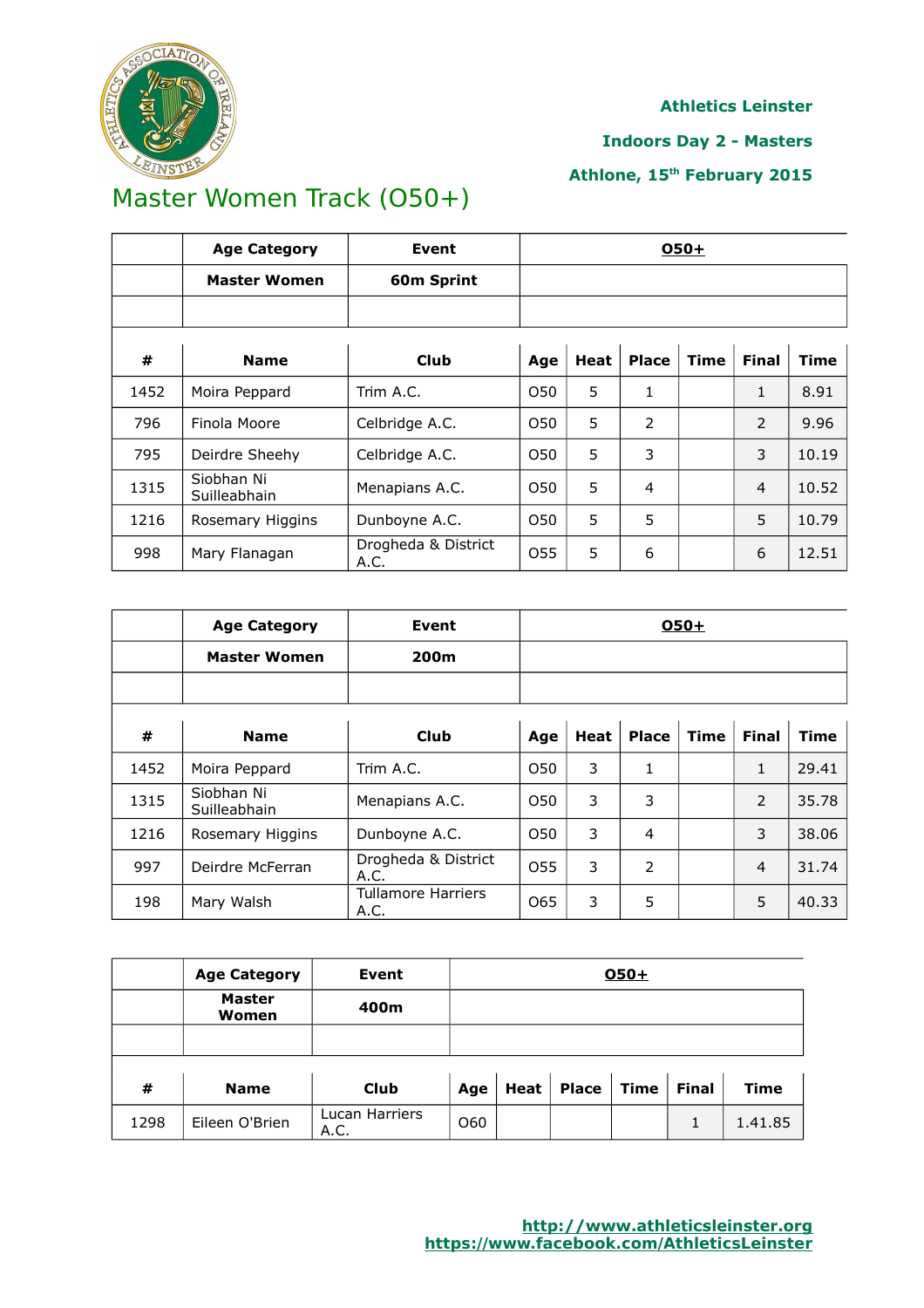

### **Indoors Day 2 - Masters**

|      | <b>Age Category</b>    | <b>Event</b>           |        |      |              |             |   |              |             |  |  |
|------|------------------------|------------------------|--------|------|--------------|-------------|---|--------------|-------------|--|--|
|      | <b>Master</b><br>Women | 800m                   | $050+$ |      |              |             |   |              |             |  |  |
|      |                        |                        |        |      |              |             |   |              |             |  |  |
| #    | <b>Name</b>            | <b>Club</b>            | Age    | Heat | <b>Place</b> | <b>Time</b> | Q | <b>Final</b> | <b>Time</b> |  |  |
| 1298 | Eileen O'Brien         | Lucan Harriers<br>A.C. | O60    | 1    | 10           |             |   | 1            | 3.39.15     |  |  |

|      | <b>Age Category</b><br><b>Master Women</b> | Event<br>3000m |     |      |              | O50+        |   |              |             |
|------|--------------------------------------------|----------------|-----|------|--------------|-------------|---|--------------|-------------|
| #    | <b>Name</b>                                | Club           | Age | Heat | <b>Place</b> | <b>Time</b> | Q | <b>Final</b> | <b>Time</b> |
| 1313 | Catherine<br>O'Connor                      | Menapians A.C. | O50 |      |              |             |   | 1            | 12.52.93    |
| 1314 | Mary Gaynor                                | Menapians A.C. | O50 |      |              |             |   | 2            | 13.17.46    |
| 1316 | Catherine<br>Wilson                        | Menapians A.C. | O55 |      |              |             |   | 1            | 16.53.26    |

|      | <b>Age Category</b>    | <b>Event</b>         |                 |      |              |             |   |              |         |
|------|------------------------|----------------------|-----------------|------|--------------|-------------|---|--------------|---------|
|      | <b>Master</b><br>Women | <b>3Km Walk</b>      | $050+$          |      |              |             |   |              |         |
|      |                        |                      |                 |      |              |             |   |              |         |
|      |                        |                      |                 |      |              |             |   |              |         |
| #    | <b>Name</b>            | <b>Club</b>          | Age             | Heat | <b>Place</b> | <b>Time</b> | Q | <b>Final</b> | Time    |
| 1421 | <b>Brid Lawlor</b>     | St. Joseph's<br>A.C. | O <sub>55</sub> |      |              |             |   |              | 20.17.4 |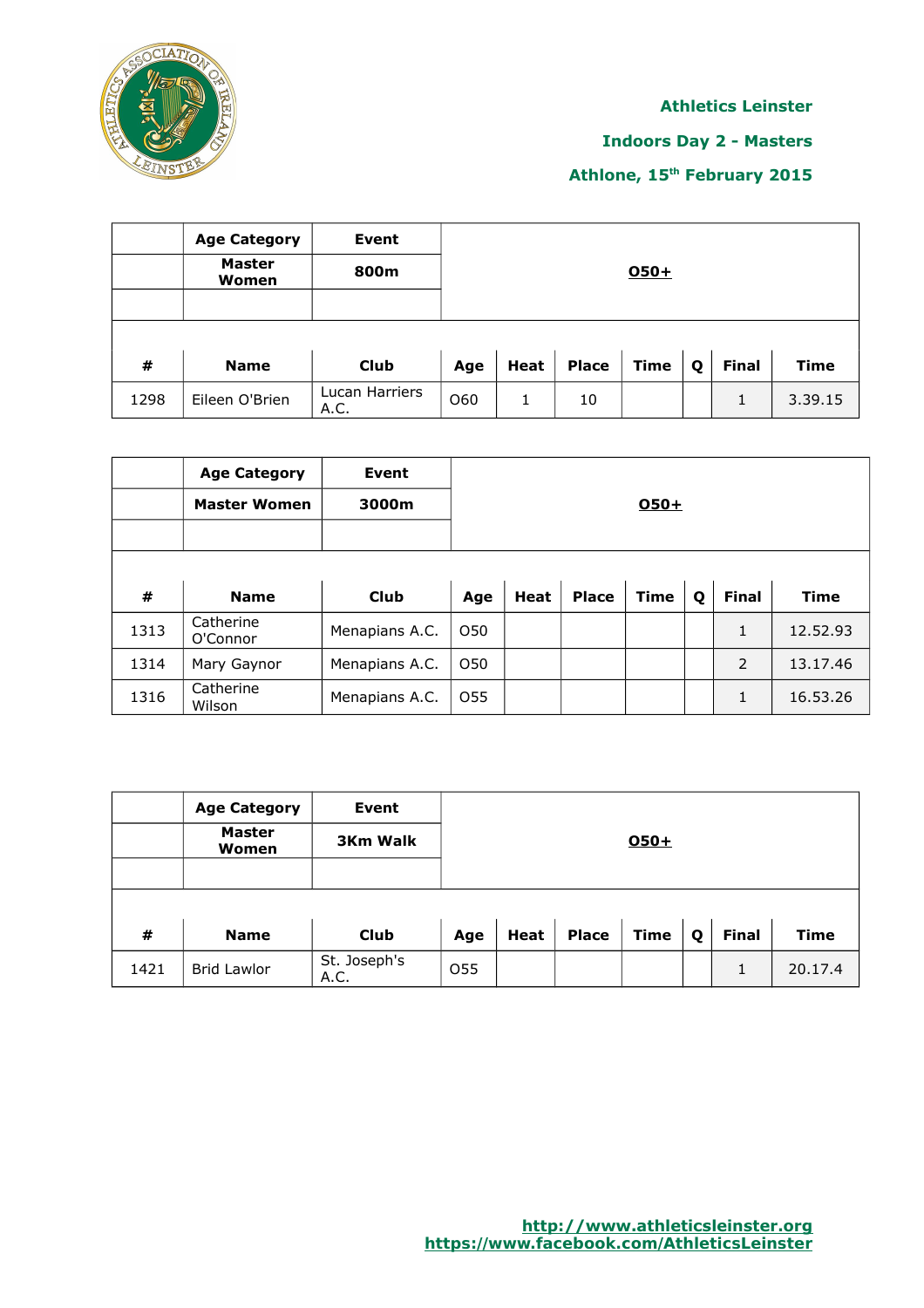

**Indoors Day 2 - Masters**

**Athlone, 15th February 2015**

# Master Men Field (O35, O40, O45)

|      | <b>Age Category</b> | Event            |                |     |                 |  |  |
|------|---------------------|------------------|----------------|-----|-----------------|--|--|
|      | Mast. Men           | <b>High Jump</b> | $035 - 045$    |     |                 |  |  |
|      |                     |                  |                |     |                 |  |  |
|      |                     |                  |                |     |                 |  |  |
| #    | <b>Name</b>         |                  | Club           | Age | <b>Distance</b> |  |  |
| 1279 | Kevin Roche         |                  | Le Cheile A.C. | O35 | 1.45            |  |  |
| 1289 | Trevor McGlynn      |                  | Lifford A.C.   | O35 | 1.50            |  |  |
| 1139 | Michael Tynan       |                  | Celbridge A.C. | O45 | 1.40            |  |  |

|      | <b>Age Category</b> | Event            |                         |     |                 |  |
|------|---------------------|------------------|-------------------------|-----|-----------------|--|
|      | Mast. Men           | <b>Long Jump</b> | $035 - 045$             |     |                 |  |
|      |                     |                  |                         |     |                 |  |
|      |                     |                  |                         |     |                 |  |
| #    | <b>Name</b>         |                  | <b>Club</b>             | Age | <b>Distance</b> |  |
| 1279 | Kevin Roche         |                  | Le Cheile A.C.          | 035 | 4.80            |  |
| 1279 | Kevin Roche         |                  | Le Cheile A.C.          | 035 | 4.80            |  |
| 170  | Jay Carraher        |                  | Celbridge A.C.          | O35 | 3.76            |  |
| 685  | Tomas Griffin       |                  | An Riocht A.C.          | O40 | 5.73            |  |
| 953  | Ronan Gately        |                  | Clonliffe Harriers A.C. | 045 | 4.28            |  |
| 1280 | Desmond Walsh       |                  | Le Cheile A.C.          | 045 | 4.08            |  |
| 1380 | John O'Connor       |                  | Slaney Olympic A.C.     | 045 | 3.89            |  |
| 1383 | Pj Doyle            |                  | Sli Cualann A.C.        | 045 | 2.19            |  |

|      | <b>Age Category</b><br>Mast. Men | Event<br><b>Triple Jump</b> | $035 - 045$<br>Club<br><b>Distance</b><br>Age |     |      |  |  |
|------|----------------------------------|-----------------------------|-----------------------------------------------|-----|------|--|--|
| #    |                                  | <b>Name</b>                 |                                               |     |      |  |  |
| 1280 | Desmond<br>Walsh                 |                             | Le Cheile A.C.                                | O45 | 9.22 |  |  |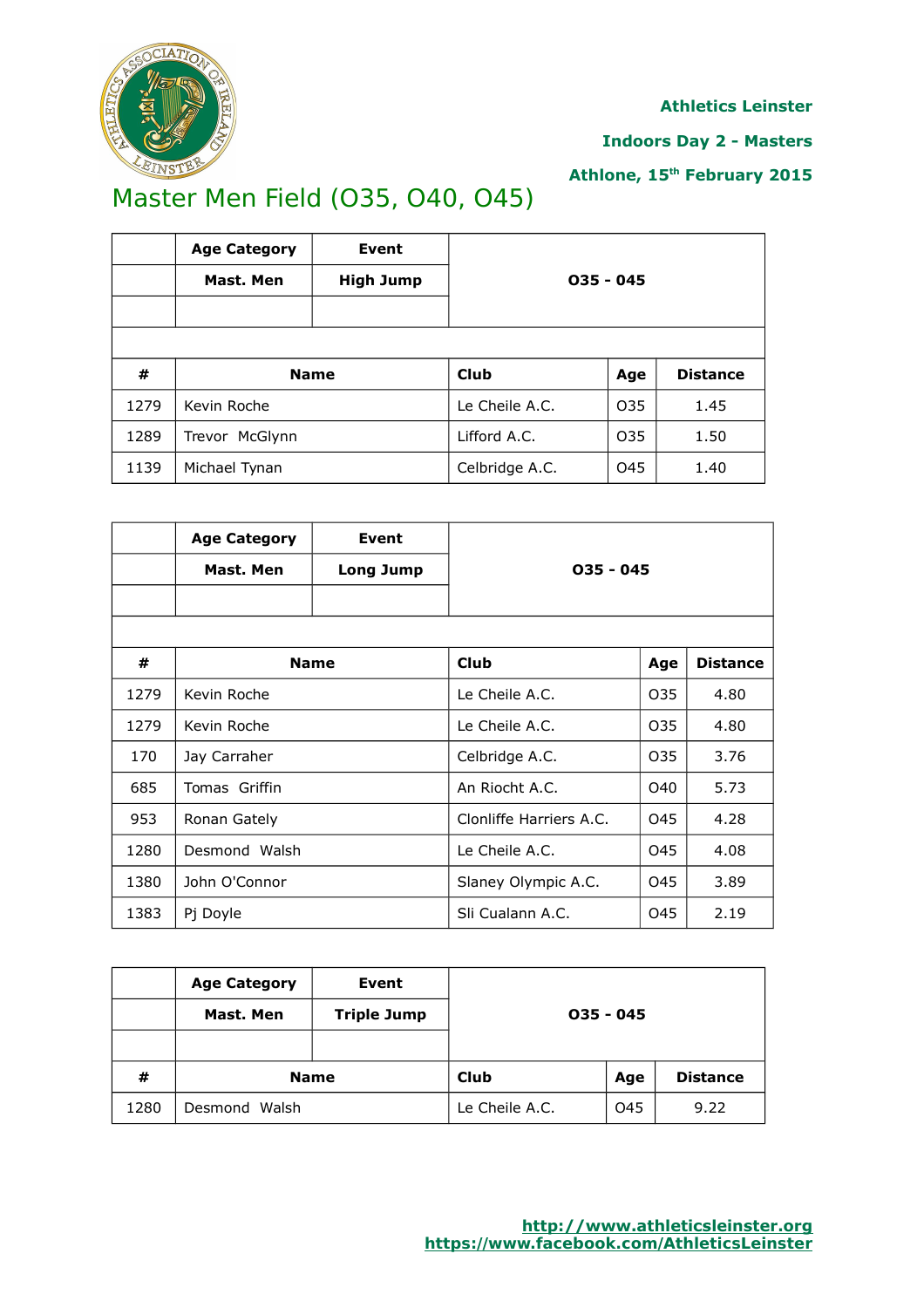

#### **Indoors Day 2 - Masters**

|      | <b>Age Category</b> | Event            |                   |                 |                 |  |
|------|---------------------|------------------|-------------------|-----------------|-----------------|--|
|      | Mast. Men           | <b>Shot Putt</b> | $035 - 045$       |                 |                 |  |
|      |                     |                  |                   |                 |                 |  |
|      |                     |                  |                   |                 |                 |  |
| #    | <b>Name</b>         |                  | <b>Club</b>       | Age             | <b>Distance</b> |  |
| 170  | Jay Carraher        |                  | Celbridge A.C.    | O <sub>35</sub> | 7.45            |  |
| 1289 | Trevor McGlynn      |                  | Lifford A.C.      | O35             | 9.07            |  |
| 781  | Joe Kelly           |                  | Brow Rangers A.C. | O45             | 10.55           |  |
| 1241 | Paul O'Rourke       |                  | Dunshaughlin A.C. | O45             | 7.03            |  |
| 1383 | Pj Doyle            |                  | Sli Cualann A.C.  | O45             | 5.39            |  |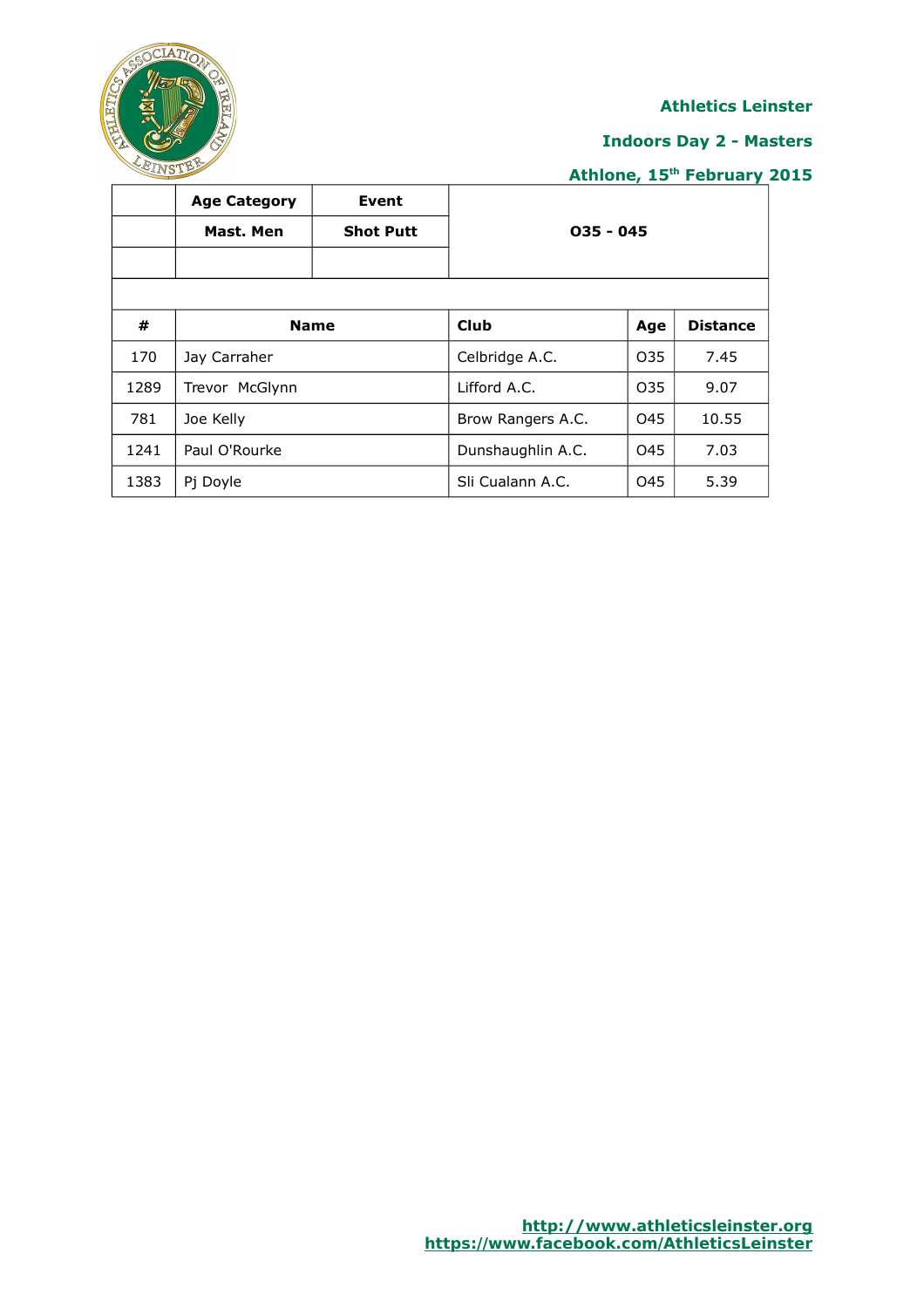

#### **Indoors Day 2 - Masters**

## **Athlone, 15th February 2015**

## Master Men Field (O50+)

|      | <b>Age Category</b>        | Event            |                     |     |                 |  |
|------|----------------------------|------------------|---------------------|-----|-----------------|--|
|      | <b>Master Men</b>          | <b>High Jump</b> | $050 +$             |     |                 |  |
|      |                            |                  |                     |     |                 |  |
|      |                            |                  |                     |     |                 |  |
| #    | Club<br><b>Name</b><br>Age |                  |                     |     | <b>Distance</b> |  |
| 1429 | Willie O'Toole             |                  | St. L. O'Toole A.C. | O60 | 1.35            |  |
| 190  | Mick Priest                |                  | Fr. Murphy A.C.     | O60 | 1.35            |  |

|      | <b>Age Category</b><br><b>Master Men</b> | <b>Event</b><br>Long Jump | $050 +$             |                 |                 |
|------|------------------------------------------|---------------------------|---------------------|-----------------|-----------------|
| #    | <b>Name</b>                              |                           | Club                | Age             | <b>Distance</b> |
| 1417 | Patrick Power                            |                           | St. Joseph's A.C.   | O <sub>55</sub> | 4.12            |
| 188  | Liam Lyster                              |                           | Crusaders A.C.      | O <sub>55</sub> | 3.71            |
| 1429 | Willie O'Toole                           |                           | St. L. O'Toole A.C. | O60             | 4.02            |
| 190  | Mick Priest                              |                           | Fr. Murphy A.C.     | O60             | 3.77            |
| 1384 | Jim Boland                               |                           | Sli Cualann A.C.    | O60             | 2.88            |

|      | <b>Age Category</b><br><b>Master Men</b> | Event<br><b>Triple Jump</b> | $050 +$           |     |                 |
|------|------------------------------------------|-----------------------------|-------------------|-----|-----------------|
| #    |                                          | <b>Name</b>                 | <b>Club</b>       | Age | <b>Distance</b> |
| 1417 | Pat Power                                |                             | St. Joseph's A.C. | O55 | 7.91            |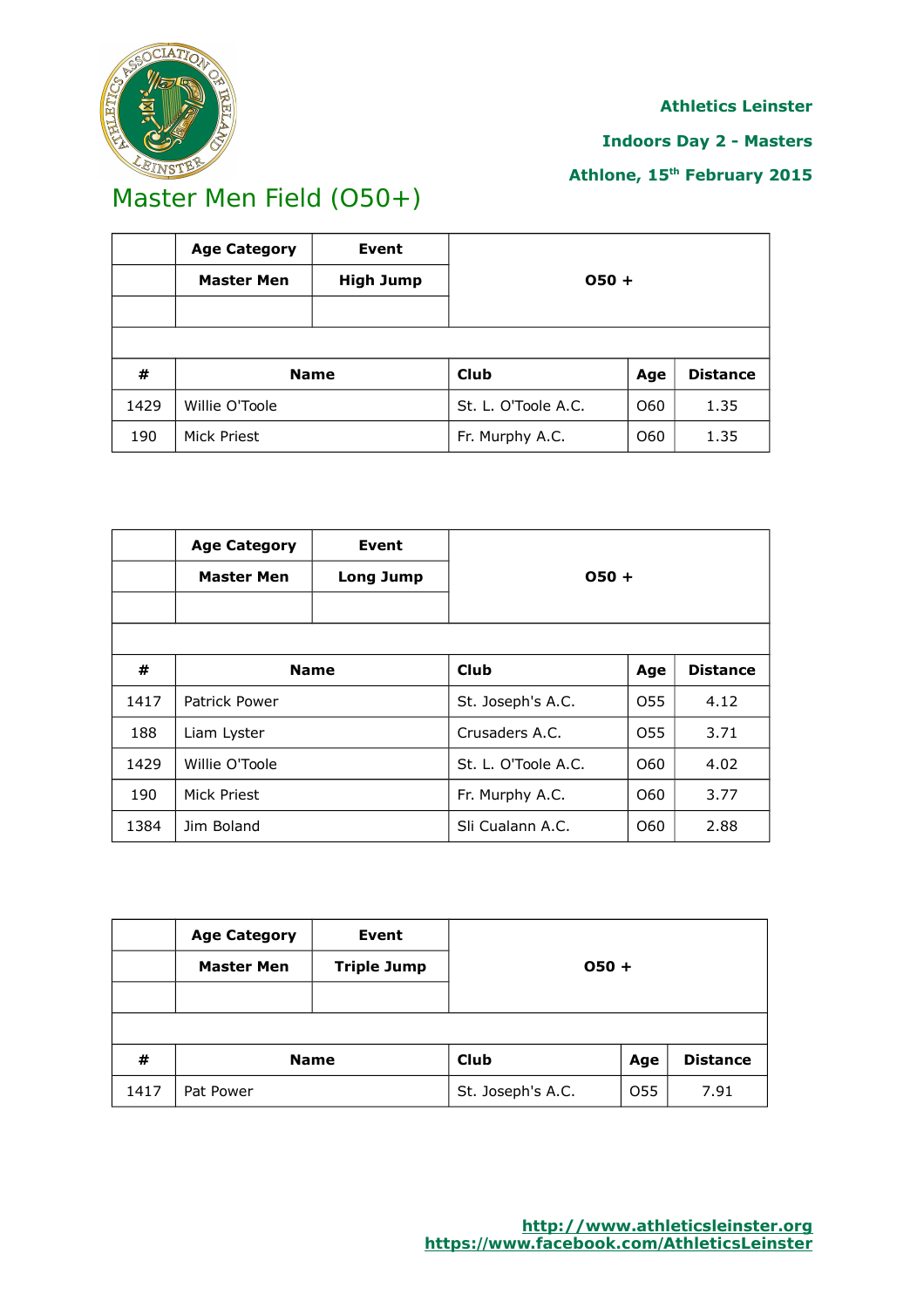

#### **Indoors Day 2 - Masters**

|      | <b>Age Category</b> | Event            |                     |     |                 |  |
|------|---------------------|------------------|---------------------|-----|-----------------|--|
|      | <b>Master Men</b>   | <b>Shot Putt</b> | $050 +$             |     |                 |  |
|      |                     |                  |                     |     |                 |  |
| #    |                     | <b>Name</b>      | <b>Club</b>         | Age | <b>Distance</b> |  |
| 791  | Sean Doyle          |                  | Celbridge A.C.      | O50 | 8.55            |  |
| 188  | Liam Lyster         |                  | Crusaders A.C.      | 055 | 9.14            |  |
| 1270 | Mick Kenny          |                  | Kildare A.C.        | 055 | 8.08            |  |
| 1429 | Willie O'Toole      |                  | St. L. O'Toole A.C. | O60 | 11.13           |  |
| 782  | Murty Kelly         |                  | Brow Rangers A.C.   | 065 | 8.98            |  |
| 1398 | Richard Lucid       |                  | St. Andrews A.C.    | 065 | 8.20            |  |
| 1399 | Patrick Reilly      |                  | St. Andrews A.C.    | 070 | 8.16            |  |
| 1400 | Thomas Toner        |                  | St. Andrews A.C.    | 075 | 7.25            |  |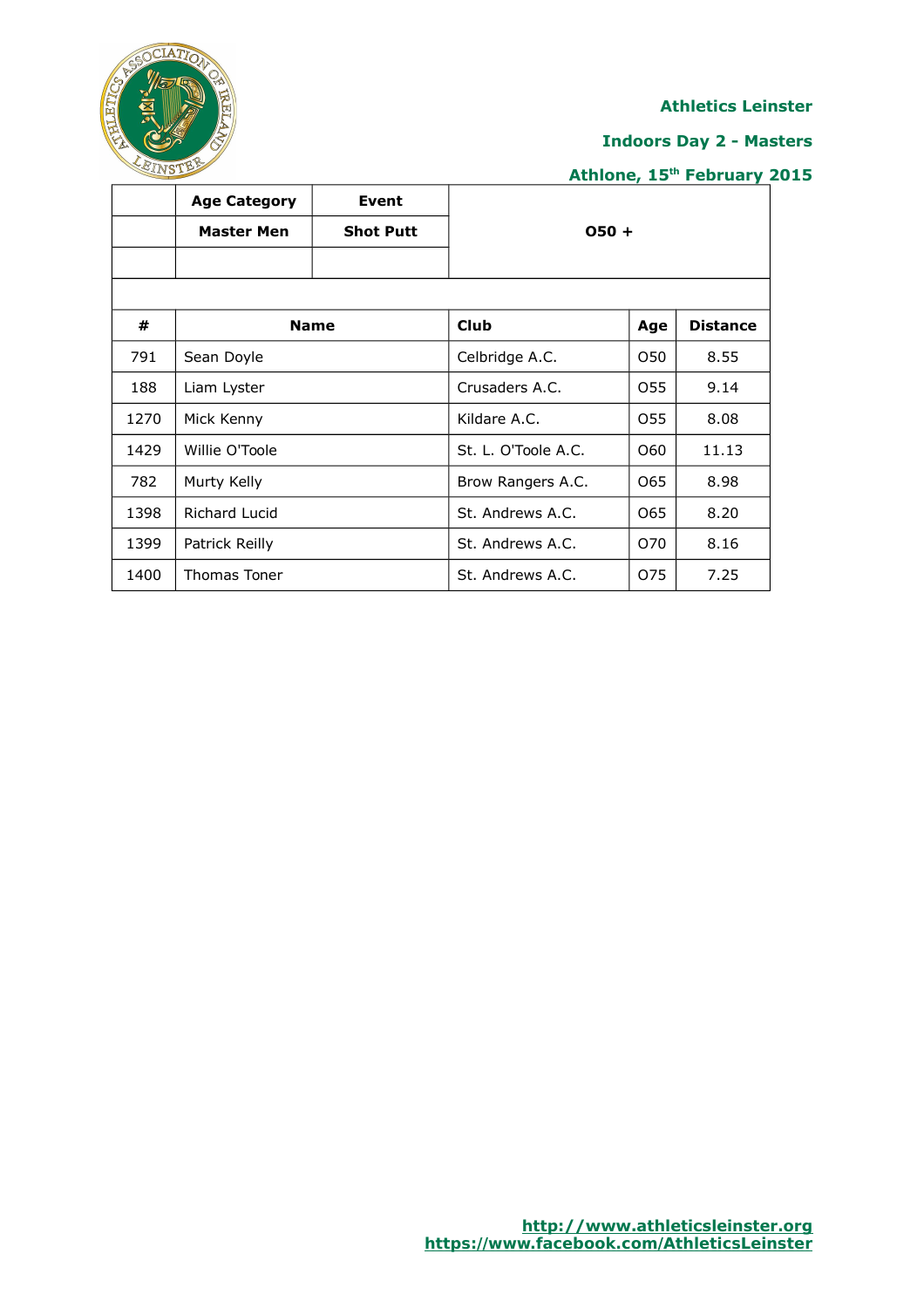

#### **Indoors Day 2 - Masters**

## **Athlone, 15th February 2015**

# Master Women Field (O35, O40, O45)

|      | <b>Age Category</b>                                  | Event            |                              |     |      |  |
|------|------------------------------------------------------|------------------|------------------------------|-----|------|--|
|      | <b>Master Women</b>                                  | <b>High Jump</b> | 050+                         |     |      |  |
|      |                                                      |                  |                              |     |      |  |
|      |                                                      |                  |                              |     |      |  |
| #    | <b>Club</b><br><b>Distance</b><br><b>Name</b><br>Age |                  |                              |     |      |  |
| 796  | Finola Moore                                         |                  | Celbridge A.C.               | O50 | 1.20 |  |
| 1220 | Lucy Moore-Fox                                       |                  | Dundrum South Dublin<br>A.C. | O55 | 1.15 |  |

|     | <b>Age Category</b>               | Event            | $050+$         |                 |      |  |
|-----|-----------------------------------|------------------|----------------|-----------------|------|--|
|     | <b>Master Women</b>               | <b>Long Jump</b> |                |                 |      |  |
|     |                                   |                  |                |                 |      |  |
|     |                                   |                  |                |                 |      |  |
| #   | <b>Club</b><br><b>Name</b><br>Age |                  |                | <b>Distance</b> |      |  |
| 796 | Finola Moore                      |                  | Celbridge A.C. | O <sub>50</sub> | 3.63 |  |

|     | <b>Age Category</b>               | Event              |                |                 |                 |  |
|-----|-----------------------------------|--------------------|----------------|-----------------|-----------------|--|
|     | <b>Master Women</b>               | <b>Triple Jump</b> | $O50+$         |                 |                 |  |
|     |                                   |                    |                |                 |                 |  |
|     |                                   |                    |                |                 |                 |  |
| #   | <b>Club</b><br><b>Name</b><br>Age |                    |                |                 | <b>Distance</b> |  |
| 796 | Finola Moore                      |                    | Celbridge A.C. | O <sub>50</sub> | 7.84            |  |